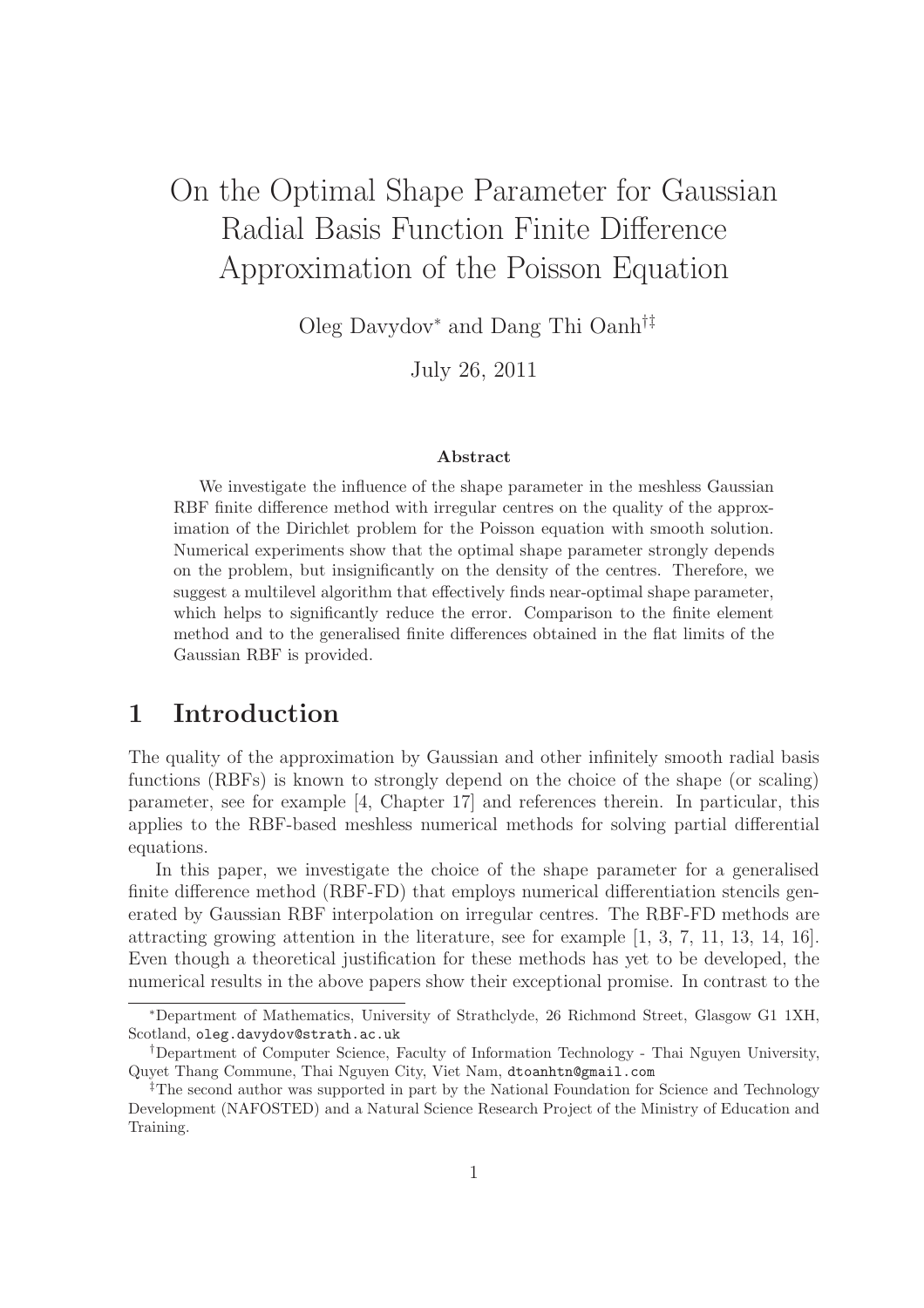more popular weak form based methods, generalised finite differences do not require numerical integration that may be computationally demanding for non-polynomial shape functions on non-standard domains. Moreover, one of their main advantages is high flexibility in the choice of stencil supports, which facilitates the development of adaptive methods [3] and potentially allows to handle problems with singularities in complicated 3D domains without meshing.

We consider the Dirichlet problem for the Poisson equation in 2D with a smooth solution. RBF-FD discretisation is obtained using the centres of several uniformly refined triangulations to allow direct comparison with the finite element method. The stencil supports are obtained by a meshless algorithm suggested in [3], leading to the system matrices with the density of non-zero entries close to the density of the stiffness matrices arising from the finite element method based on linear shape functions on the same triangulations. The RBF stencil weights are obtained by solving local interpolation problems. Because the standard interpolation matrices of the Gaussian RBF  $\varphi(r) = e^{-\varepsilon^2 r^2}$  are severely ill-conditioned for small values of the shape parameter  $\varepsilon$ , special techniques are needed to allow the full range of  $\varepsilon$  [6, 8, 9, 16]. We rely on the RBF-QR method of [6] adapted to RBF interpolation with a constant term.

Our main goal is to investigate the dependence of the optimal shape parameter  $\varepsilon_{\text{opt}}$ on various factors such as the right hand side  $f$  of the Poisson equation, the domain, the density of the centres. The numerical experiments suggest that  $\varepsilon_{opt}$  strongly depends on  $f$ , but varies only slightly when the domain or density is changed. Based on these observations, we introduce and investigate a multilevel algorithm for the estimation of  $\varepsilon_{\text{opt}}$ , where the shape parameter on a set of centres  $\Xi$  is optimised with respect to the error against a solution on a refined set of centres Ξref. Such an algorithm can be practically useful if several refinement levels are available such that the computational cost of the approximate solutions on the coarse levels is negligible comparing to the cost of the final computation on the finest level, where highly optimised shape parameter leads to a significantly more accurate solution. This high accuracy, in addition to the meshless nature of the method, may further justify its practical use despite the relatively high computational cost of the system matrix assembly. As a by-product of our investigation we also observe that the polynomial type generalised finite difference method obtained in the flat limit case  $\varepsilon = 0$  is a competitive and rather cheap option, but its results are often significantly worse than those obtained with  $\varepsilon = \varepsilon_{opt}$ . Note that the Gibbs and Runge phenomena [5, 10] may be responsible for the sub-optimal behaviour in and close to the flat limit case, although they are not expected for the low order numerical differentiation stencils considered in this paper.

The paper is organised as follows. In Section 2 we describe RBF-FD discretisation methods for the Dirichlet problem. Section 3 is devoted to the QR method of computation of stencils for small  $\varepsilon$ . In Section 4 we provide the results of the numerical tests on the optimal shape parameter. Section 5 is devoted to our multilevel algorithm for the estimation of the optimal shape parameter. A conclusion and an outlook for the future work are provided in the final Section 6.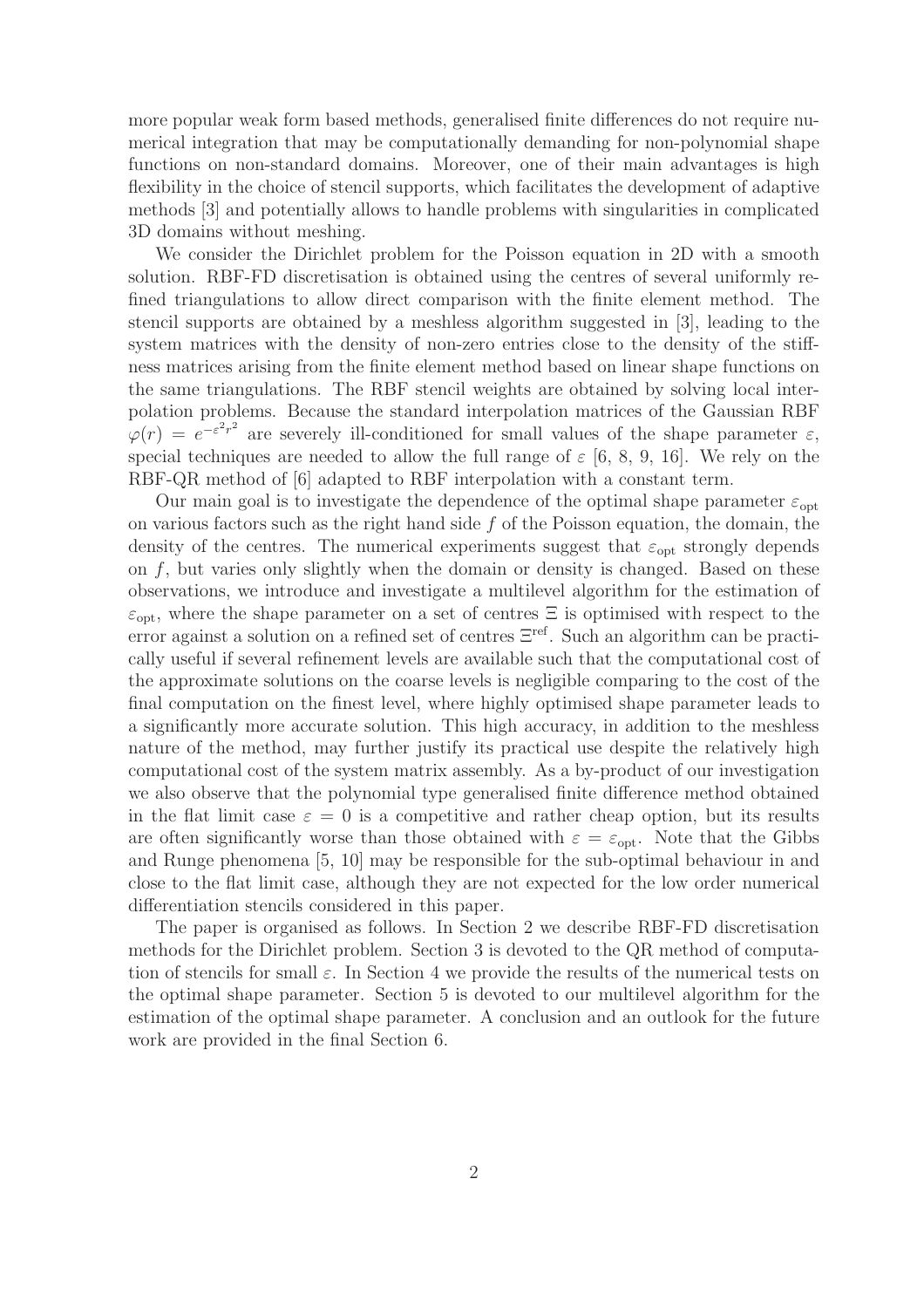# 2 RBF-FD discretisation of Poisson equation

#### 2.1 Discretisation on irregular centres

Let D be a linear differential operator, and  $X = \{x_i\}_{i=1}^n$  a fixed irregular set of centres in  $\mathbb{R}^d$ . A linear *numerical differentiation formula* for the operator  $D$ ,

$$
Du(x) \approx \sum_{i=1}^{n} w_i(x)u(x_i), \qquad (1)
$$

is determined by the *weights*  $w_i = w_i(x)$ . The vector  $w = [w_1, \ldots, w_n]^T$  is called *stencil*.

In the *finite difference method* stencils are used for the discretisation of partial differential equations. Consider the Dirichlet problem for the Poisson equation in a bounded domain  $\Omega \subset \mathbb{R}^d$ : given a function f defined on  $\Omega$ , and a function g defined on  $\partial\Omega$  find u such that

$$
\Delta u = f \text{ on } \Omega,\tag{2}
$$

$$
u|_{\partial\Omega} = g. \tag{3}
$$

This problem can be discretised with the help of differentiation formulae (1) as follows.

Let  $\Xi \subset \overline{\Omega}$  be a finite set of *discretisation centres*,  $\partial \Xi := \Xi \cap \partial \Omega$  and  $\Xi_{int} := \Xi \setminus \partial \Xi$ . Assume that for each  $\zeta \in \Xi_{int}$  a set  $\Xi_{\zeta} \subset \Xi$  is chosen such that  $\zeta \in \Xi_{\zeta}$  and

$$
\Xi = \bigcup_{\zeta \in \Xi_{\text{int}}} \Xi_{\zeta}.\tag{4}
$$

For each  $\zeta \in \Xi_{\text{int}}$ , choose a linear numerical differentiation formula for Laplace operator ∆,

$$
\Delta u(\zeta) \approx \sum_{\xi \in \Xi_{\zeta}} w_{\zeta,\xi} u(\xi),\tag{5}
$$

with stencil  $[w_{\zeta,\xi}]_{\xi \in \Xi_{\zeta}}$ , and replace  $(2)-(3)$  by the system of linear equations

$$
\sum_{\xi \in \Xi_{\zeta}} w_{\zeta,\xi} \hat{u}(\xi) = f(\zeta), \quad \zeta \in \Xi_{\text{int}}, \tag{6}
$$

$$
\hat{u}(\xi) = g(\xi), \quad \xi \in \partial \Xi. \tag{7}
$$

If (6)–(7) is nonsingular, then its solution  $\hat{u} : \Xi \to \mathbb{R}$  can be compared with the vector  $u_{\text{E}} = [u(\xi)]_{\xi \in \Xi}$  of the discretised exact solution of (2)–(3).

A standard finite difference method is obtained from the above if we take Ω ⊂  $\mathbb{R}^2$  to be a square domain,  $\Xi$  a uniformly spaced grid, and (5) the classical 5-point differentiation formula for the Laplacian.

The performance of meshless methods heavily depends on how the local sets  $\Xi_c$ (*stencil supports*) are chosen for each  $\zeta \in \Xi_{int}$ . There are many algorithms in the literature for choosing  $\Xi_{\zeta}$ , see [3, Section 5] for an overview. In the numerical results of this paper we make use of the method described in [3, Algorithm 1].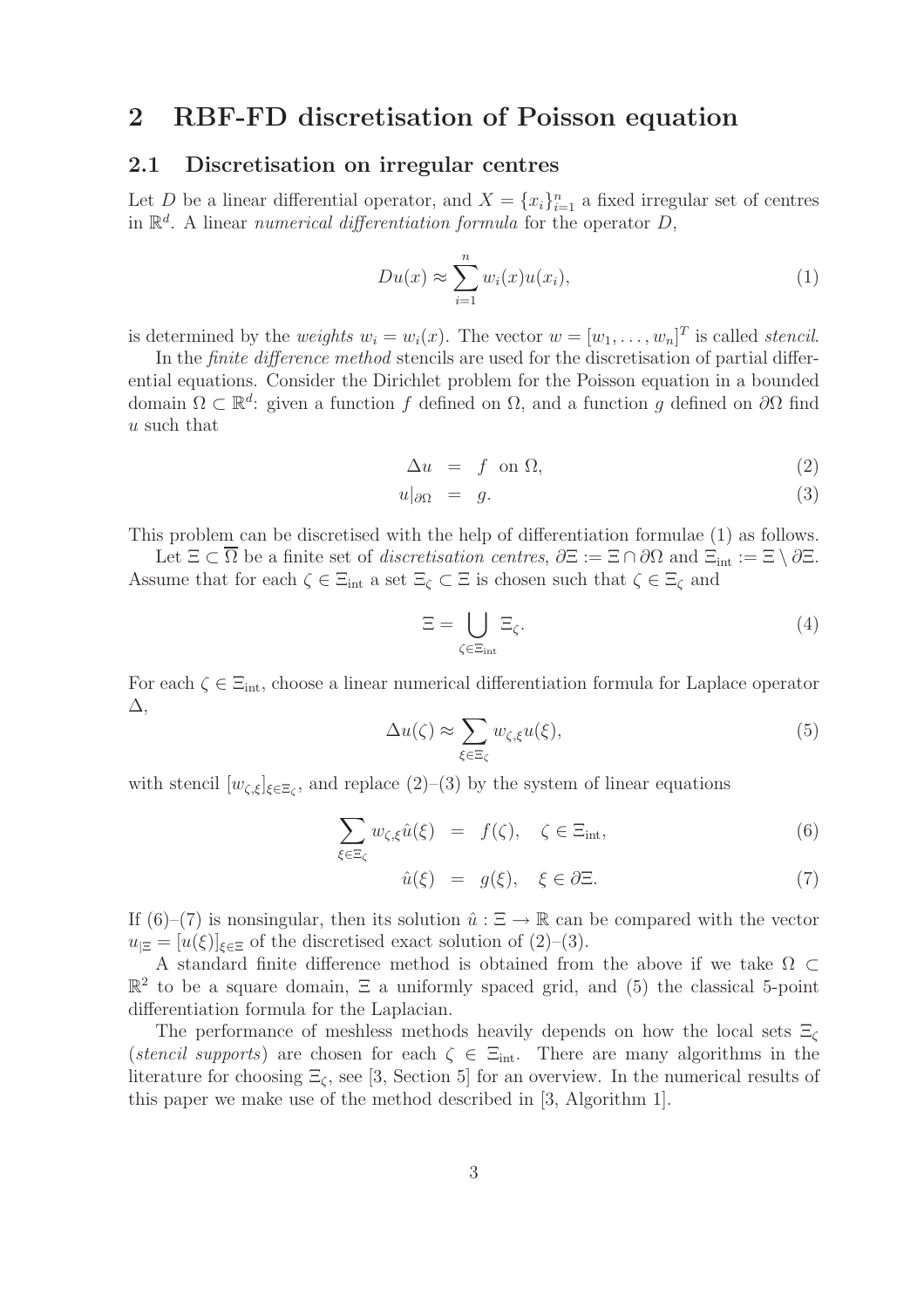### 2.2 RBF-FD method

Let  $\Xi_{\zeta} = \{x_0, \ldots, x_n\} \subset \mathbb{R}^d$ ,  $x_0 = \zeta$ , be a local set of discretisation centres, as in Section 2.1. Given a positive definite function  $\varphi : \mathbb{R}_+ \to \mathbb{R}$  and a continuous function  $u: \mathbb{R}^d \to \mathbb{R}$ , the *RBF interpolant with a constant term* [2, 4, 15] is sought in the form

$$
s(x) = \sum_{j=0}^{n} a_j \varphi_j(x) + c, \qquad \varphi_j(x) = \Phi(x - x_j), \quad \Phi(x) := \varphi(||x||),
$$
 (8)

where  $||x||$  is the Euclidean norm of x, and the coefficients  $a_i$  and c are chosen such that

$$
s(x_i) = u(x_i), \quad i = 0, ..., n, \qquad \sum_{j=0}^{n} a_j = 0.
$$
 (9)

Thus, the coefficients are uniquely determined as the solution of the linear system

$$
\sum_{j=0}^{n} a_j \Phi(x_i - x_j) + c = u(x_i), \quad i = 0, \dots, n, \qquad \sum_{j=0}^{n} a_j = 0,
$$
 (10)

written in matrix form as

$$
\left[\begin{array}{cc} \Phi_X & \mathbf{1} \\ \mathbf{1}^T & 0 \end{array}\right] \left[\begin{array}{c} a \\ c \end{array}\right] = \left[\begin{array}{c} u_{|X} \\ 0 \end{array}\right], \qquad \Phi_X := \left[\Phi(x_i - x_j)\right]_{i,j=0}^n, \quad \mathbf{1} := \left[1 \cdots 1\right]^T.
$$

The matrix  $\Phi_X$  is symmetric and positive definite for any set X.

The interpolant s provides a good approximation of u at x if the function u is sufficiently smooth and the set of points  $x_0, \ldots, x_n \in \mathbb{R}^d$  is sufficiently dense in a neighbourhood of  $x$ . Moreover, the derivatives of  $s$  are good approximations of the derivatives of u if  $\varphi$  is sufficiently smooth [15].

According to (5), we need to numerically differentiate the Laplacian of u at  $x_0$ . In *RBF-FD method*, an approximation of  $\Delta u(x_0)$  is considered in the form

$$
\Delta u(x_0) \approx \Delta s(x_0) = \sum_{j=0}^n a_j \Delta \varphi_j(x_0) = \sum_{i=0}^n w_i u(x_i), \qquad (11)
$$

where the constant  $c$  not present as it is annihilated by the Laplace operator. It is easy to see that the weights  $w_i$  can be found by solving the RBF interpolation problem (8)–(9) with the data given by  $\Delta\varphi_i(x_0), i=1,\ldots,n$ ,

$$
\left[\begin{array}{cc} \Phi_X & \mathbf{1} \\ \mathbf{1}^T & 0 \end{array}\right] \left[\begin{array}{c} w \\ v \end{array}\right] = \left[\begin{array}{c} [\Delta \varphi_i(x_0)]_{i=0}^n \\ 0 \end{array}\right]. \tag{12}
$$

Indeed, if the weight vector  $w$  satisfies  $(12)$ , then

$$
\sum_{j=0}^{n} a_j \Delta \varphi_j(x_0) = \begin{bmatrix} a \\ c \end{bmatrix}^T \begin{bmatrix} [\Delta \varphi_i(x_0)]_{i=0}^n \\ 0 \end{bmatrix} = \begin{bmatrix} a \\ c \end{bmatrix}^T \begin{bmatrix} \Phi_X & \mathbf{1} \\ \mathbf{1}^T & 0 \end{bmatrix} \begin{bmatrix} w \\ v \end{bmatrix}
$$

$$
= \begin{bmatrix} u_{|X} \\ 0 \end{bmatrix}^T \begin{bmatrix} w \\ v \end{bmatrix} = \sum_{i=0}^{n} w_i u(x_i).
$$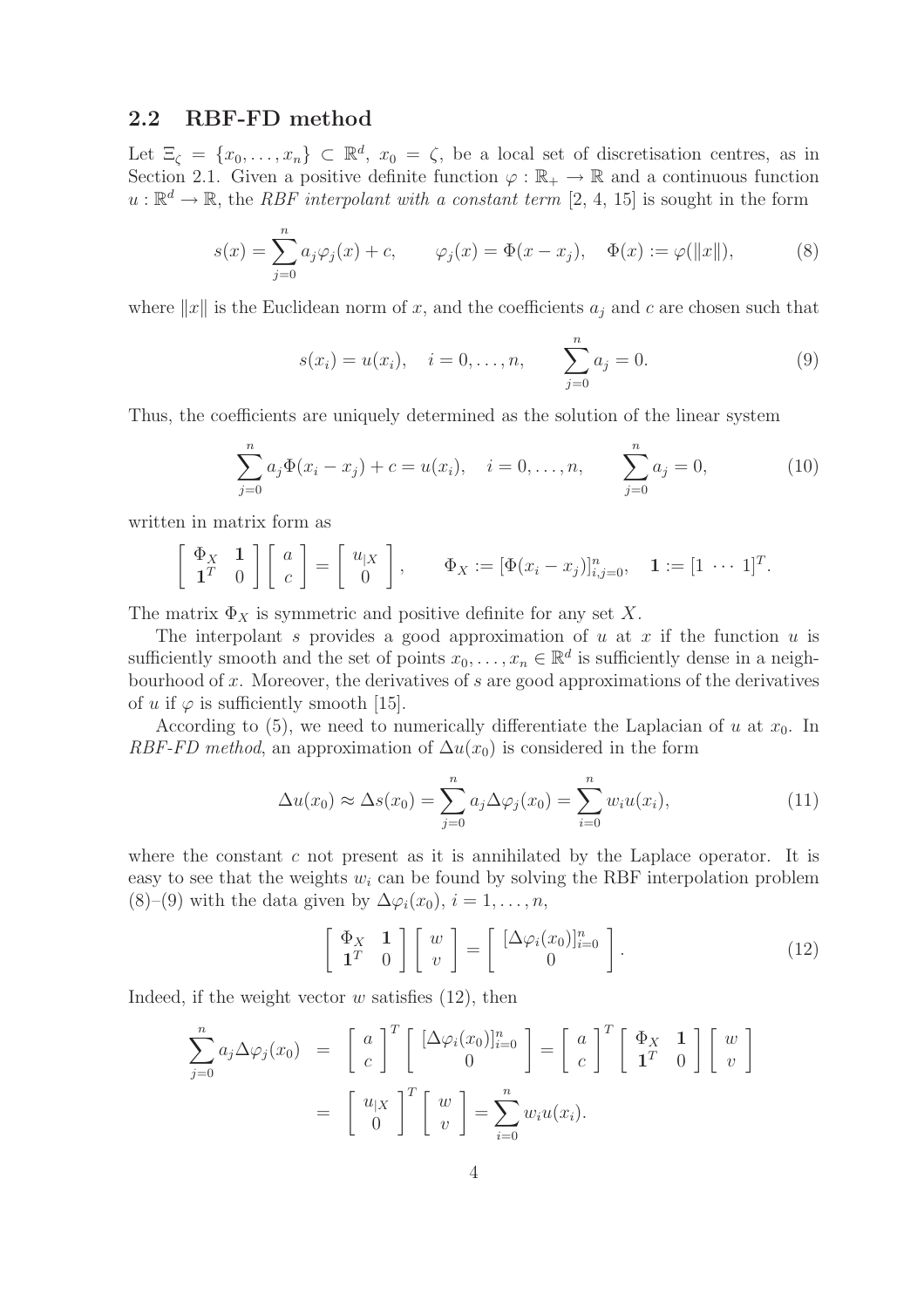In this paper we restrict our attention to the Gaussian RBF  $\varphi(r) = e^{-(\varepsilon r)^2}$ , which is positive definite for any value of the *shape parameter*  $\varepsilon > 0$ . For this function, the matrix  $\Phi_X$  takes the form

$$
\Phi_X = [e^{-\varepsilon^2 ||x_i - x_j||^2}]_{i,j=0}^n.
$$
\n(13)

The Laplacians of the shifts of the Gaussian function  $\Phi(x) = e^{-\varepsilon^2 ||x||^2}$  needed in (12) are given by

$$
\Delta \varphi_i(x) = 2\varepsilon^2 e^{-\varepsilon^2 ||x - x_i||^2} (2\varepsilon^2 ||x - x_i||^2 - d). \tag{14}
$$

Note that both the constant term c and the side condition  $\sum_{j=0}^{n} a_j = 0$  can be removed in  $(8)-(9)$  because  $\Phi_X$  is nonsingular for Gaussian. Respectively, in the linear system  $(12)$  the coefficient v and the last equation can be removed, leading to a simpler linear system  $\Phi_X w = [\Delta \varphi_i(x_0)]_{i=0}^n$ . However, in general, stencils obtained this way do not satisfy the highly desirable property  $\sum_{j=0}^{n} w_j = 0$ . and therefore we prefer to use RBF interpolants with a constant term.

Instead of the stencils derived by (12), discretisations of the Dirichlet problem may be obtained with the help of numerical differentiation of certain linear combinations of Laplacians, leading to multipoint RBF stencils considered in [3]. Another alternative is provided by the Hermite RBF stencils introduced in [16].

### 3 Stable computation for small  $\varepsilon$

Since the matrix (13) is extremely ill-conditioned for small  $\varepsilon$ , alternative approaches for solving (12) are needed in this case. Several methods are available, see [6] and references therein. We follow the RBF-QR method of [6], and adapt it to the case of RBF interpolation with a constant term.

### 3.1 Polar-Chebyshev functions and their Laplacians

Following [6], we consider the following polar-Chebyshev expansion of  $\varphi_k(x) = \varphi(||x - y||)$  $||x_k|| = e^{-(c||x-x_k||)^2}$  with both x and  $x_k$  in the unit disk in 2D,

$$
\varphi_k(x) = \sum_{j=0}^{\infty} \sum_{m=0}^{\lfloor j/2 \rfloor} d_{j,m} c_{j,m}(x_k) T_{j,m}^c(x) + \sum_{j=0}^{\infty} \sum_{m=1-p}^{\lfloor j/2 \rfloor} d_{j,m} s_{j,m}(x_k) T_{j,m}^s(x)
$$
(15)

where  $p = 0$  if j is even and  $p = 1$  if j is odd. Here, the *polar-Chebyshev functions*  $T_{j,m}^c(x)$ ,  $T_{j,m}^s(x)$  are defined in polar coordinates  $x = r \cos \theta$ ,  $y = r \sin \theta$  on the unit disk  $-1 \leq r \leq 1, 0 \leq \theta < \pi$ , by

$$
T_{j,m}^{c}(x) = T_{j,m}(r) \cos((2m+p)\theta),
$$
  
\n
$$
T_{j,m}^{s}(x) = T_{j,m}(r) \sin((2m+p)\theta), \quad 2m+p \neq 0,
$$
\n(16)

where

$$
T_{j,m}(r) = e^{-\varepsilon^2 r^2} r^{2m} T_{j-2m}(r),
$$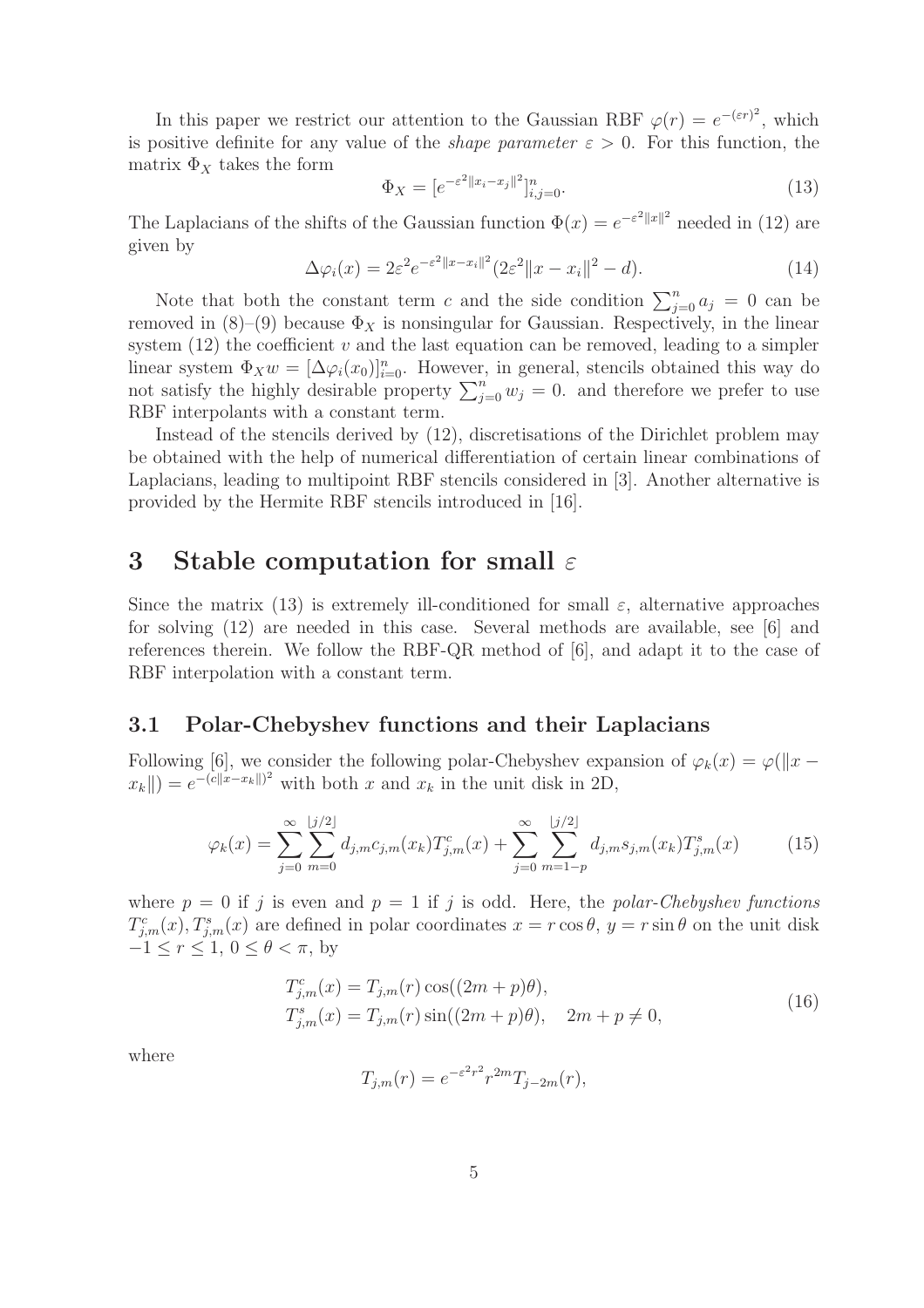and  $T_n(r) = \cos(n \arccos r)$  denotes the Chebyshev polynomial of degree n. The coefficients  $d_{j,m}$ ,  $c_{j,m}(x_k)$  and  $s_{j,m}(x_k)$  are given by

$$
d_{j,m} = \frac{\varepsilon^{2j}}{2^{j-2m-1}\left(\frac{j+2m+p}{2}\right)!\left(\frac{j-2m-p}{2}\right)!} = \frac{\varepsilon^{2j}}{2^{j-2m-1}\left(\left\lfloor\frac{j+1}{2}\right\rfloor + m\right)!\left(\left\lfloor\frac{j}{2}\right\rfloor - m\right)!}
$$
(17)

,

and

$$
c_{j,m}(x_k) = \mu_{j,m} e^{-\varepsilon^2 r_k^2} r_k^j \cos((2m+p)\theta_k) \, {}_1F_2(\alpha, \beta_1, \beta_2, \varepsilon^4 r_k^2),
$$
  
\n
$$
s_{j,m}(x_k) = \mu_{j,m} e^{-\varepsilon^2 r_k^2} r_k^j \sin((2m+p)\theta_k) \, {}_1F_2(\alpha, \beta_1, \beta_2, \varepsilon^4 r_k^2),
$$
  
\n
$$
\alpha = \frac{j - 2m + p + 1}{2}, \quad \beta_1 = j - 2m + 1, \quad \beta_2 = \frac{j + 2m + p + 2}{2}
$$

where  $x_k = r_k \cos \theta_k$ ,  $y_k = r_k \sin \theta_k$ ,

$$
\mu_{j,m} = \begin{cases}\n1/2 & \text{if } j = m = 0, \\
1 & \text{if } j \ge 2 \text{ even and } m = 0 \text{ or } m = j/2, \\
2 & \text{otherwise,} \n\end{cases}
$$

and  $_1F_2$  is the hypergeometric function given by the series

$$
{}_{1}F_{2}(\alpha,\beta_{1},\beta_{2},\varepsilon^{4}r_{k}^{2}) = \sum_{\ell=0}^{\infty} \varepsilon^{4\ell} r_{k}^{2\ell} \prod_{q=0}^{\ell-1} \frac{\alpha+q}{(\beta_{1}+q)(\beta_{2}+q)}.
$$

The series (15) is convergent for any fixed  $\varepsilon \geq 0$  because  $c_{j,m}(x_k)$  and  $s_{j,m}(x_k)$ are  $\mathcal{O}(1)$  as soon as  $x_k$  lies in the unit disk, and the scaling coefficients  $d_{j,m}$  decay superexponentially as  $j \to \infty$ . A justification of the above formulas as well as further details on their practical implementation can be found in [6].

For the computation of numerical differentiation stencils, we will also need to evaluate the Laplacians of the functions (16). If  $r \neq 0$ , then we can use the formula  $\Delta u =$  $u_{rr} + \frac{1}{r}$  $\frac{1}{r}u_r + \frac{1}{r^2}$  $\frac{1}{r^2}u_{\theta\theta}$  to compute these Laplacians in polar coordinates as

$$
\Delta T_{j,m}^c(x) = V_{j,m}(r) \cos((2m+p)\theta),
$$
  
\n
$$
\Delta T_{j,m}^s(x) = V_{j,m}(r) \sin((2m+p)\theta), \quad 2m+p \neq 0,
$$
\n(18)

where

$$
V_{j,m}(r) = T''_{j,m}(r) + \frac{1}{r}T'_{j,m}(r) - \frac{(2m+p)^2}{r^2}T_{j,m}(r).
$$

Assuming that  $0 < |r| < 1$ , we can rewrite this expression in terms of the Chebyshev polynomial  $T_{j-2m}(r) = \cos((j-2m) \arccos r)$  and its derivative  $T'_{j-2m}(r) = \frac{j-2m}{\sqrt{1-r^2}}$  $\frac{-2m}{1-r^2}\sin((j-\frac{1}{r^2}))$  $2m$ ) arccos r),

$$
V_{j,m}(r) = e^{-\varepsilon^2 r^2} r^{2m-2} \left\{ \left( 4(m - \varepsilon^2 r^2)^2 - 4\varepsilon^2 r^2 - \frac{(j - 2m)^2 r^2}{1 - r^2} - (2m + p)^2 \right) T_{j-2m}(r) + \left( 4(m - \varepsilon^2 r^2) + \frac{1}{1 - r^2} \right) r T'_{j-2m}(r) \right\}, \quad 0 < |r| < 1. \tag{19}
$$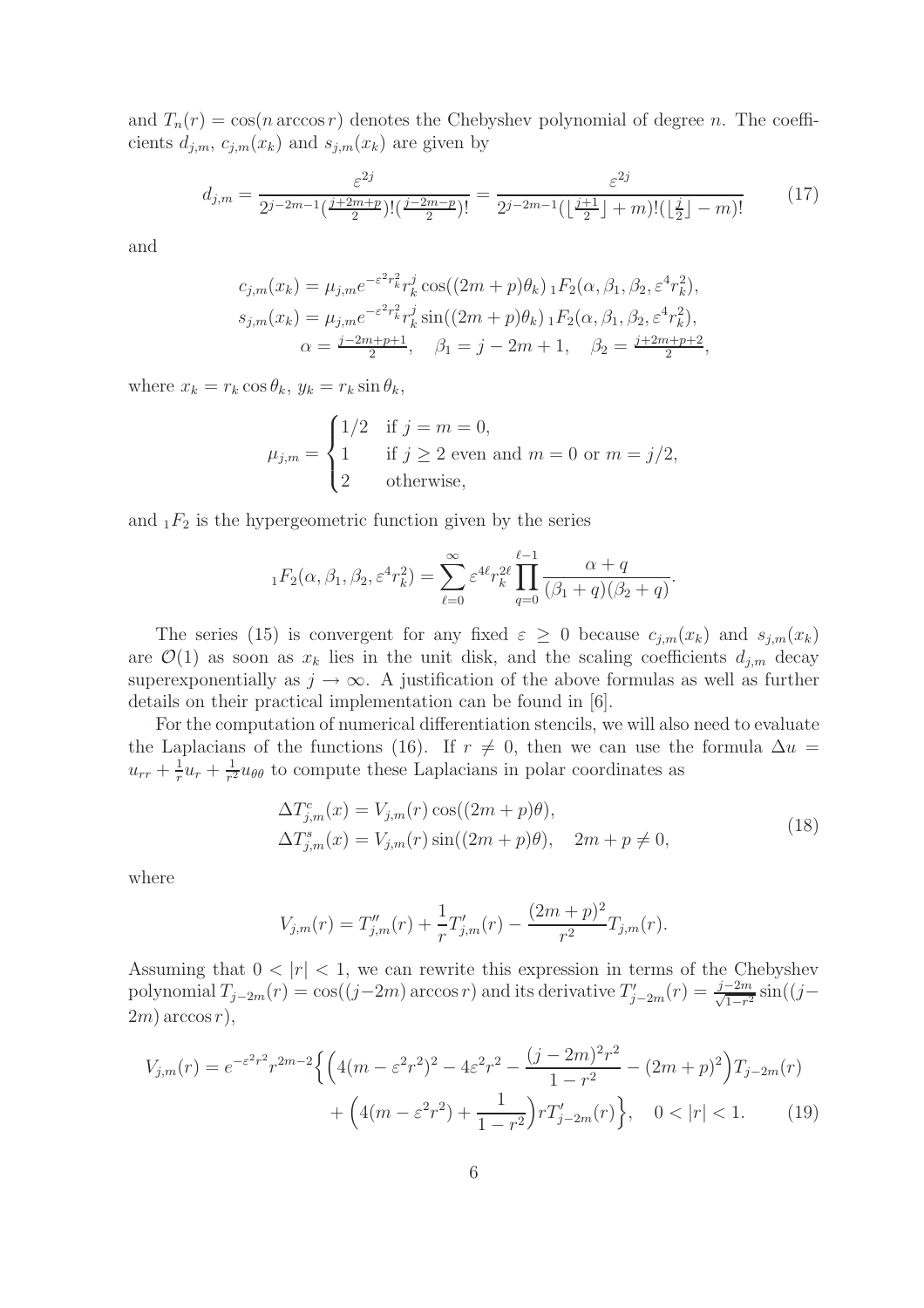If  $m \geq 1$ , then (19) can also be used when  $r = 0$ , and it follows that  $V_{j,m}(0) = 0$ in this case. Indeed,  $V_{j,m}$  has a positive power of r as a factor if  $m \geq 2$ , and  $V_{j,1} =$  $-5pT_{j-2}(0) = 0$  since  $T_{j-2}(0) = 0$  when j is odd and  $p = 0$  when j is even.

For  $m = 0$  we obtain from (19) for  $0 < |r| < 1$ ,

$$
V_{j,0}(r) = e^{-\varepsilon^2 r^2} \left\{ \left( 4\varepsilon^4 r^2 - 4\varepsilon^2 - \frac{j^2}{1 - r^2} - \frac{p}{r^2} \right) T_j(r) + \left( 4\varepsilon^2 r + \frac{r}{1 - r^2} + \frac{1}{r} \right) T'_j(r) \right\},\,
$$

which includes a potentially singular at  $r = 0$  term  $\frac{1}{r}T'_j(r) - \frac{p}{r^2}$  $\frac{p}{r^2}T_j(r)$ . However,

$$
\frac{T_j'(r)}{r} - \frac{pT_j(r)}{r^2} = \begin{cases} T_j'(r)/r & \text{if } j \text{ is even,} \\ (T_j(r)/r)', & \text{if } j \text{ is odd,} \end{cases}
$$

which is the zero function if  $j = 0$  or 1, and a polynomial of degree  $j - 2$  for  $j \geq 2$ . This polynomial is odd if j is odd, and hence vanishes at  $r = 0$ . For an even  $j = 2k$  it is not difficult to calculate that  $\lim_{r\to 0} T'_{j}(r)/r = (-1)^{k+1}j^{2}$ . Since  $T_{2k}(0) = (-1)^{k}$ , we conclude that  $V_{j,m}(0) = 2(-1)^{k+1}(2\varepsilon^2 + j^2)$  if  $m = 0$  and  $j = 2k$  is even, and  $V_{j,m}(0) = 0$ in all other cases. Therefore

$$
\Delta T_{j,m}^c(0) = \begin{cases} 2(-1)^{k+1}(2\varepsilon^2 + j^2), & \text{if } m = 0 \text{ and } j = 2k \text{ even}, \\ 0, & \text{otherwise}. \end{cases}
$$
(20)  

$$
\Delta T_{j,m}^s(0) = 0 \text{ in all cases.}
$$

### 3.2 Gauss-QR basis functions

Given a set of points  $\{x_0, \ldots, x_n\}$  in the unit disk, the interpolant (8) is a linear combination of the functions  $\{\varphi_0,\ldots,\varphi_n\}$ . Due to its ill-conditioning, the basis  $\{\varphi_k\}_{k=0}^n$  is not suitable for the computation of the interpolant s if  $\varepsilon$  is small. Therefore, this basis has to be preconditioned. In the QR method of [6] a new basis  $\{\psi_k\}_{k=0}^n$  is obtained as follows. In view of (15),

$$
\begin{bmatrix} \varphi_0(x) \\ \varphi_0(x) \\ \vdots \\ \varphi_n(x) \end{bmatrix} = C \cdot D \cdot \begin{bmatrix} T_{0,0}^c(x) \\ T_{1,0}^c(x) \\ T_{2,0}^c(x) \\ T_{2,1}^c(x) \\ T_{2,1}^s(x) \\ \vdots \end{bmatrix} = C D \, T(x),
$$

where D is an infinite diagonal matrix containing the scaling coefficients  $d_{i,m}$ , and C is a semi-infinite matrix consisting of the coefficients  $c_{j,m}(x_k)$  and  $s_{j,m}(x_k)$  in the k-th row. Let  $C_1$  be the  $(n + 1) \times (n + 1)$  matrix consisting of the first  $n + 1$  columns of C, and let  $C_1 = QR_1$  be its QR factorisation, where Q is an orthogonal and  $R_1$  an upper triangular  $(n + 1) \times (n + 1)$  matrix. Furthermore, let  $D_1$  be the main minor of D of order n. Assuming that  $C_1$  (or, equivalently,  $R_1$ ) is non-singular, we set

$$
\begin{bmatrix} \psi_0 \\ \vdots \\ \psi_n \end{bmatrix} = D_1^{-1} R_1^{-1} Q^T \begin{bmatrix} \varphi_0 \\ \vdots \\ \varphi_n \end{bmatrix} . \tag{22}
$$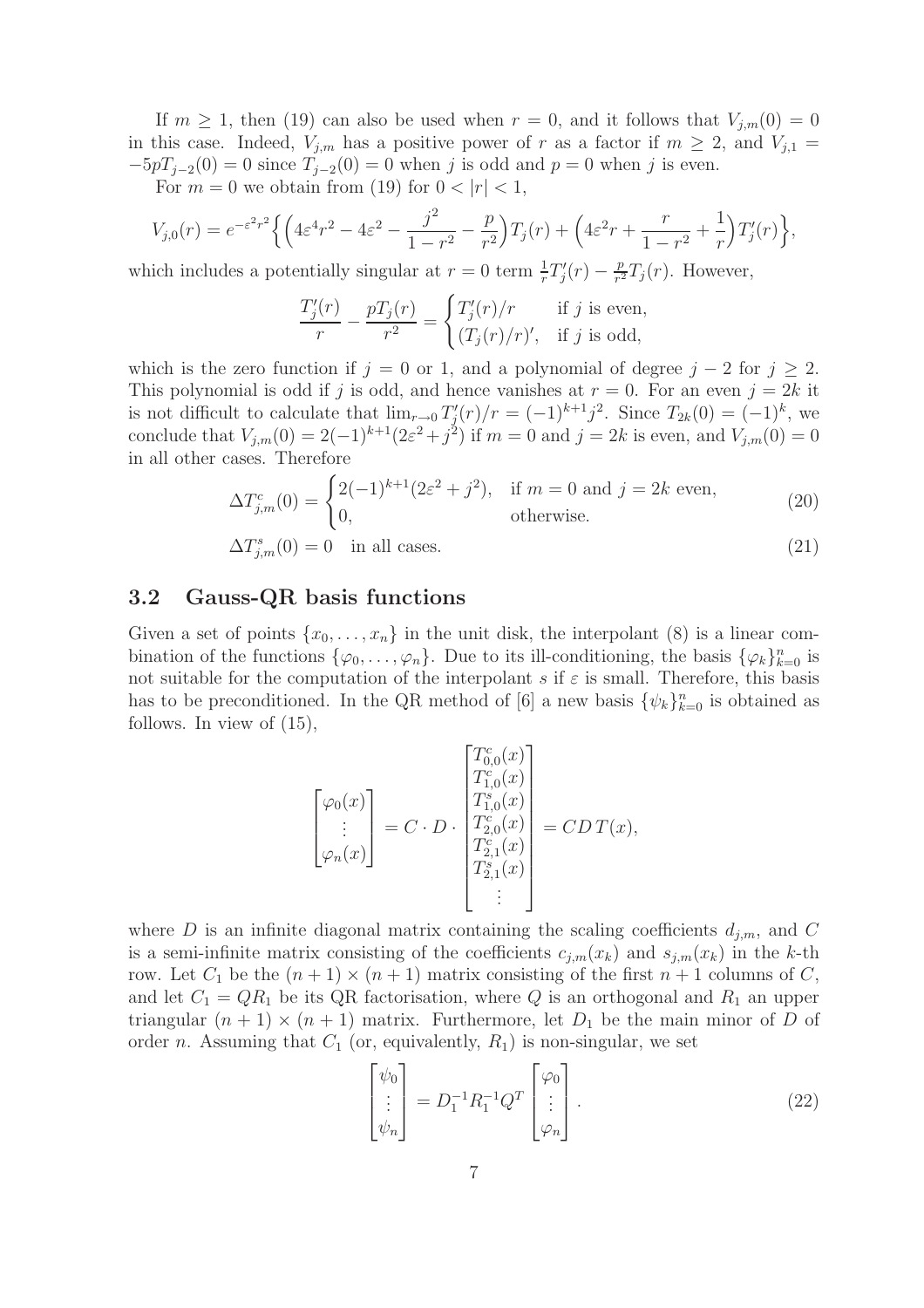The basis  $\{\psi_k\}_{k=0}^n$  performs remarkably well in numerical tests provided in [6] and in this paper. However, its numerical implementation does not use (22) directly, which would be numerically unstable for small  $\varepsilon$ . Instead, it is based on a truncation of the expansion (15) and subsequent cancellation of the powers of  $\varepsilon$ , as explained below. The truncation point  $j_{\text{max}}$  is determined such that

$$
\frac{\max\limits_{i>M} D_{ii}}{\min\limits_{1 \leq i \leq n+1} D_{ii}}
$$
 is less than unit round-off,

where  $M=\frac{1}{2}$  $\frac{1}{2}(j_{\text{max}}+1)(j_{\text{max}}+2)$  is the number of terms in (15) with  $0 \le j \le j_{\text{max}}$ . As a result of the truncation, the functions  $\varphi_0, \ldots, \varphi_n$  are replaced by numerically identical functions  $\tilde{\varphi}_0, \ldots, \tilde{\varphi}_n$  given by

$$
\begin{bmatrix} \tilde{\varphi}_0(x) \\ \vdots \\ \tilde{\varphi}_n(x) \end{bmatrix} = \tilde{C}\tilde{D}\tilde{T}(x),
$$

where  $\tilde{C}$  consists of the first M columns of C,  $\tilde{D}$  is the main minor of D of order M, and  $T(x)$  consists of the first M components of  $T(x)$ .

Let

$$
\tilde{D} = \begin{bmatrix} D_1 & 0 \\ 0 & D_2 \end{bmatrix}, \qquad \tilde{C} = \begin{bmatrix} C_1 & C_2 \end{bmatrix} = Q \cdot \begin{bmatrix} R_1 & R_2 \end{bmatrix}, \quad R_2 := Q^T C_2,
$$

so that

$$
\tilde{C}\tilde{D} = Q \cdot [ R_1 D_1 R_2 D_2 ].
$$

The functions  $\psi_0, \ldots, \psi_n$  are numerically implemented as  $\tilde{\psi}_0, \ldots, \tilde{\psi}_n$  given by

$$
\begin{bmatrix}\n\tilde{\psi}_0(x) \\
\vdots \\
\tilde{\psi}_n(x)\n\end{bmatrix} = D_1^{-1} R_1^{-1} Q^T \begin{bmatrix}\n\tilde{\varphi}_0(x) \\
\vdots \\
\tilde{\varphi}_n(x)\n\end{bmatrix} = \begin{bmatrix}\nI & \tilde{R}\n\end{bmatrix} \cdot \tilde{T}(x),\n\tag{23}
$$

where  $\tilde{R}$  is defined by

$$
\tilde{R} := D_1^{-1} R_1^{-1} R_2 D_2.
$$

Moreover,  $R$  is computed in a numerically stable way as explained below. Note that each  $\tilde{\psi}_k$  is the sum of a polar-Chebyshev function  $T^c_{j,m}(x)$  or  $T^s_{j,m}(x)$  from the first n components of  $\tilde{T}(x)$  plus a linear combination of components  $n + 2$  to M.

To ensure numerical stability, the matrix  $R$  is computed as follows. First compute  $A = R_1^{-1}R_2$ . Then the product  $D_1^{-1}AD_2$  is obtained by simultaneous scaling of the rows of A by the diagonal entries of  $D_1^{-1}$  and scaling of its columns by the diagonal entries of  $D_2$ . Therefore, a typical entry  $r_{\mu\nu}$  of  $\tilde{R}$  has the form  $r_{\mu\nu} = d_{j_1,m_1}^{-1} d_{j_2,m_2} a_{\mu\nu}$ , where  $a_{\mu\nu}$ is the corresponding entry of A, and  $d_{j_1,m_1}, d_{j_2,m_2}$  are diagonal elements of  $D_1$  and  $D_2$ , respectively. This implies that  $j_1 \leq j_2$ , and hence by (17),  $r_{\mu\nu}$  is given by

$$
r_{\mu\nu} = \frac{\varepsilon^{2(j_2-j_1)}\left(\left\lfloor \frac{j_2+1}{2} \right\rfloor + m_2\right)!\left(\left\lfloor \frac{j_2}{2} \right\rfloor - m_2\right)!}{2^{j_2-j_1-2(m_2-m_1)}\left(\left\lfloor \frac{j_1+1}{2} \right\rfloor + m_1\right)!\left(\left\lfloor \frac{j_1}{2} \right\rfloor - m_1\right)!} a_{\mu\nu},
$$

which does not include negative powers of  $\varepsilon$ , thus allowing stable computation for any  $\varepsilon > 0$ , and even for  $\varepsilon = 0$  in the flat limit case, see [6].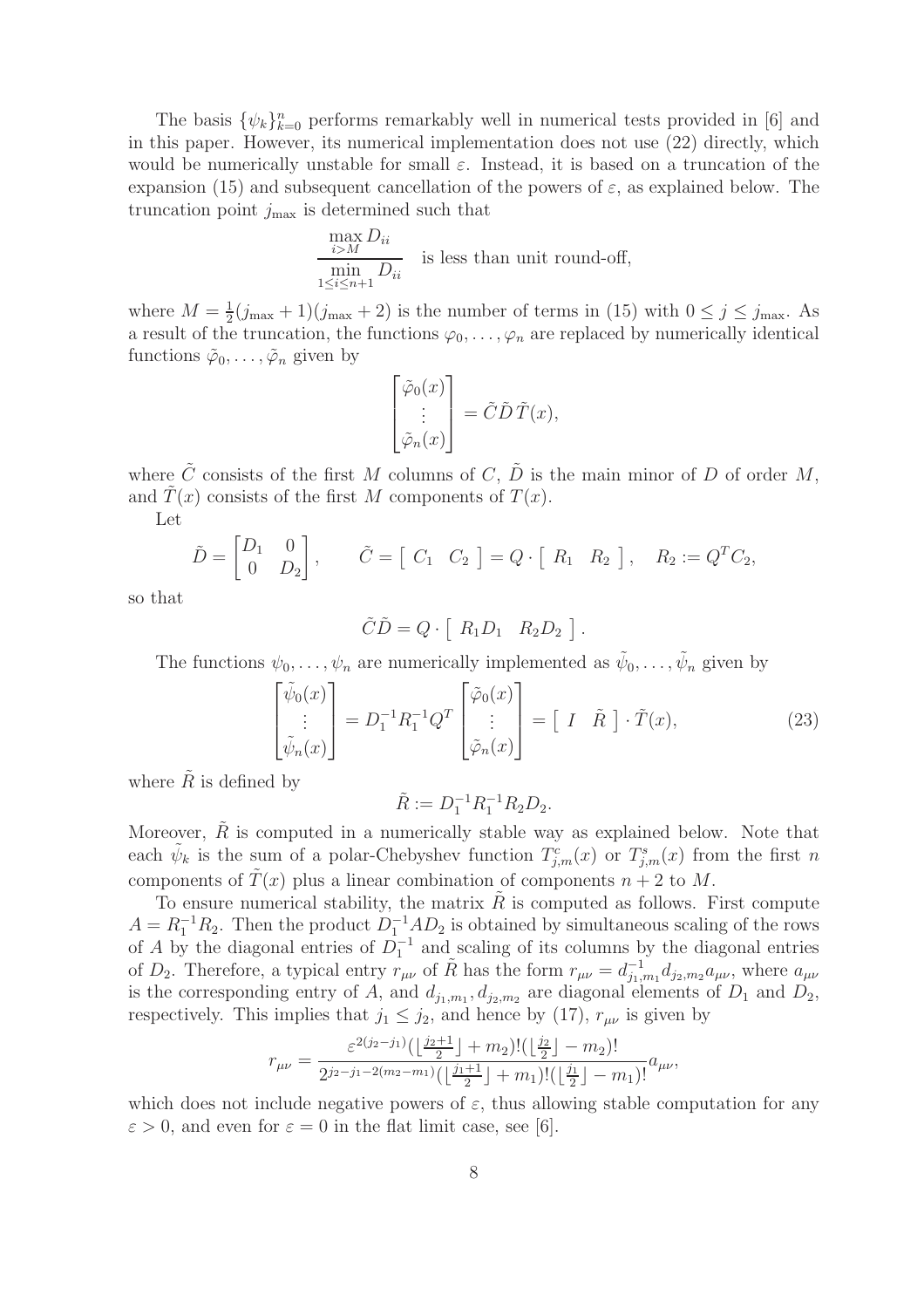### 3.3 Computation of Gaussian RBF-FD stencils by QR method

If  $\varepsilon$  is small, then the matrix of the linear system (12) is ill-conditioned. We now explain how Gauss-QR basis functions can be used to precondition this system. Since

$$
\Phi_X = \begin{bmatrix} \varphi_0(x_0) & \cdots & \varphi_0(x_n) \\ \vdots & & \vdots \\ \varphi_n(x_0) & \cdots & \varphi_n(x_n) \end{bmatrix},
$$

we have

$$
\Psi_X := \begin{bmatrix} \psi_0(x_0) & \cdots & \psi_0(x_n) \\ \vdots & & \vdots \\ \psi_n(x_0) & \cdots & \psi_n(x_n) \end{bmatrix} = D_1^{-1} R_1^{-1} Q^T \Phi_X.
$$

By left-multiplying both sides of (12) by

$$
\left[\begin{array}{cc}D_1^{-1}R_1^{-1}Q^T & \mathbf{0}\\ \mathbf{0} & 1\end{array}\right],
$$

where **0** denotes the zero matrices, we obtain the following preconditioned linear system

$$
\left[\begin{array}{cc} \Psi_X & h \\ \mathbf{1}^T & 0 \end{array}\right] \left[\begin{array}{c} w \\ v \end{array}\right] = \left[\begin{array}{c} [\Delta \psi_i(x_0)]_{i=0}^n \\ 0 \end{array}\right], \qquad h := D_1^{-1} R_1^{-1} Q^T \mathbf{1},
$$

which is replaced in the numerical implementation by

$$
\left[\begin{array}{cc} \widetilde{\Psi}_X & h \\ \mathbf{1}^T & 0 \end{array}\right] \left[\begin{array}{c} w \\ v \end{array}\right] = \left[\begin{array}{c} [\Delta \widetilde{\psi}_i(x_0)]_{i=0}^n \\ 0 \end{array}\right],\tag{24}
$$

with

$$
\widetilde{\Psi}_X := \begin{bmatrix} \widetilde{\psi}_0(x_0) & \cdots & \widetilde{\psi}_0(x_n) \\ \vdots & & \vdots \\ \widetilde{\psi}_n(x_0) & \cdots & \widetilde{\psi}_n(x_n) \end{bmatrix}.
$$

The entries of  $\widetilde{\Psi}_X$  are computed with the help of the polar-Chebyshev functions as in (23). However, for small  $\varepsilon$ , the vector h cannot be computed directly because  $D_1^{-1}$ involves negative powers of  $\varepsilon$ , which excessively magnifies the rounding errors. The following regularisation approach performs well in our experiments. We first replace h by  $\tilde{h} := \tilde{D} R_1^{-1} Q^T$ , where  $\tilde{D}$  is obtained from  $D_1^{-1}$  by replacing by zero all entries that exceed the reciprocal of the unit round-off. By solving for  $w_0$  in the last row of (24) and substituting  $w_0$  elsewhere, we obtain the following linear system,

$$
\sum_{j=1}^{n} (\tilde{\psi}_i(x_j) - \tilde{\psi}_i(x_0)) w_j + \tilde{h}_i v = \Delta \tilde{\psi}_i(x_0), \qquad i = 0, \dots, n.
$$
 (25)

After normalising the last column of the matrix of this system with respect to the maximum norm, and then normalising the first row, we solve it for  $w_1, \ldots, w_n$  and  $\tilde{v} := v / ||\tilde{h}||_{\infty}$ , and finally compute  $w_0$  as

$$
w_0 = -\sum_{j=1}^n w_j.
$$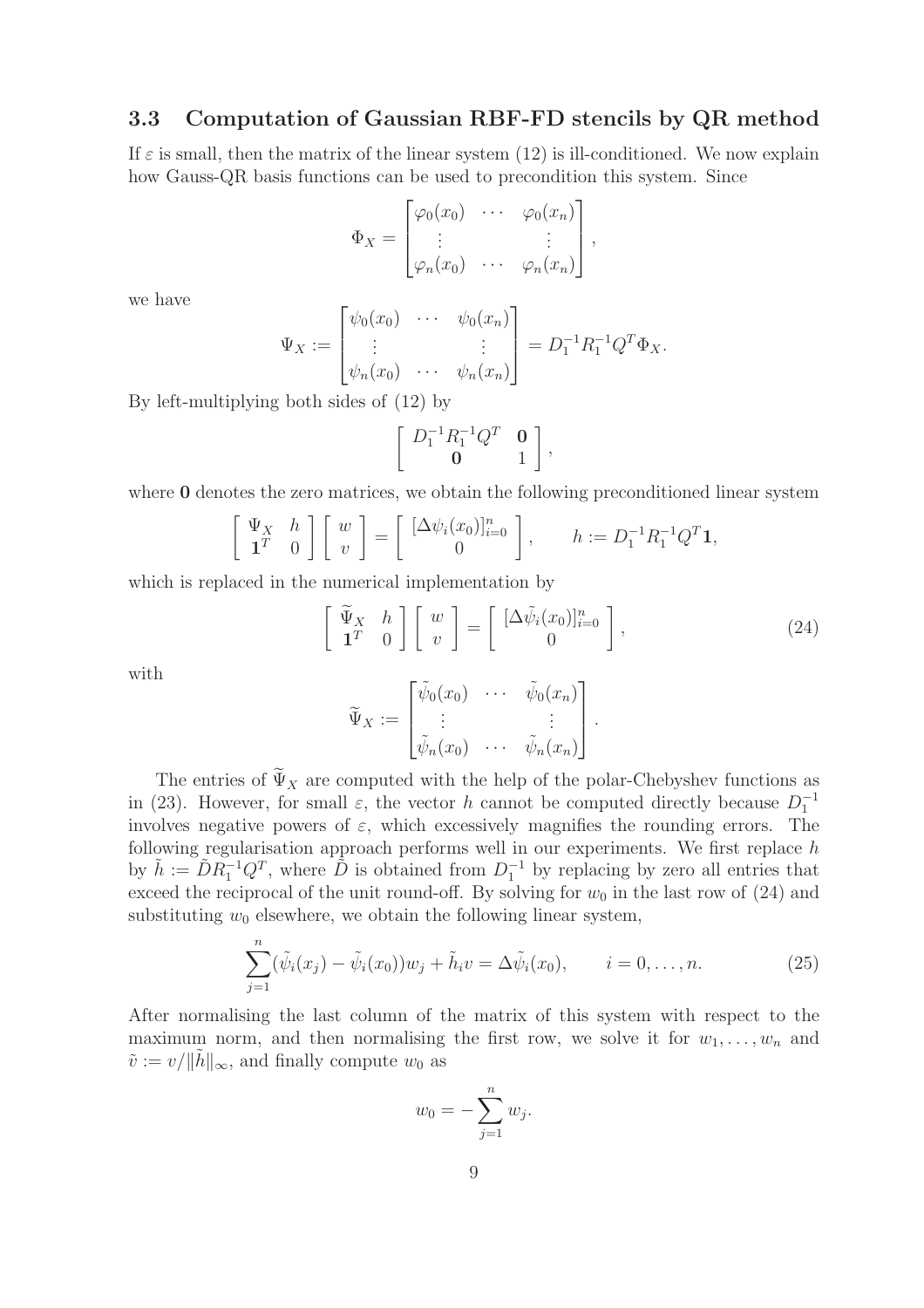The condition number of the normalised matrix of (25) was comparable to the condition number of  $\Psi_X$  in all numerical tests, which shows that this method successfully eliminates the problem arising from the bad scaling of  $h$ . It is easy to see that the above method is also applicable when  $\varepsilon = 0$ .

In view of (23), the values  $\tilde{\psi}_i(x_j)$  are obtained by evaluating the polar-Chebyshev functions  $T_{j,m}^c, T_{j,m}^s$ , and  $\Delta \tilde{\psi}_i(x_0)$  require  $\Delta T_{j,m}^c(x_0)$  and  $\Delta T_{j,m}^s(x_0)$  according to

$$
[\Delta \tilde{\psi}_i(x_0)]_{i=0}^n = [I \quad \tilde{R}] \cdot \Delta \tilde{T}(x_0).
$$

To use the polar-Chebyshev expansion (15) we need to ensure that the centres  $x_0, \ldots, x_n$ are in the unit disk. Moreover, the Laplacians of  $T_{j,m}^c, T_{j,m}^s$  are faster to evaluate at the origin by using  $(20)$ – $(21)$  than at any other points by  $(18)$ – $(19)$ . Therefore, in general, if the centres are not located in the unit disk, a linear transform of the independent variables, for example

$$
y = (x - x_0)/\mu,
$$
  $\mu := 2 \max_{1 \le i \le n} ||x_i - x_0||,$ 

is needed before applying the QR method. The new centres

$$
y_j = (x_j - x_0)/\mu, \quad j = 0, \ldots, n,
$$

are in the unit disk, and  $y_0 = 0$ . It is easy to see that the Gaussian numerical differentiation stencil w of (12), with the shape parameter  $\varepsilon$ , satisfies  $w = \tilde{w}/\mu^2$ , where  $\tilde{w}$  is obtained by solving

$$
\left[\begin{array}{cc} \Phi_Y & \mathbf{1} \\ \mathbf{1}^T & 0 \end{array}\right] \left[\begin{array}{c} \tilde{w} \\ \tilde{v} \end{array}\right] = \left[\begin{array}{c} [\Delta \varphi_i(0)]_{i=0}^n \\ 0 \end{array}\right],\tag{26}
$$

with the shape parameter set to  $\mu \varepsilon$ . Hence, w can be computed by applying the QR method to (26) and then rescaling the stencil  $\tilde{w}$ .

Since the functions  $\psi_0, \ldots, \psi_n$  can only be generated by (22) if the matrix  $R_1$  is nonsingular, we always compute the condition number of  $R_1$ , and only proceed if it does not exceed a tolerance value of  $10^{12}$ . However, in the numerical experiments described below in Sections 4 and 5 this value has never been exceeded. If  $R_1$  is singular or illconditioned, then the QR factorisation  $C_1 = QR_1$  has to be adjusted by using selective column pivoting as described in [6].

# 4 Optimal shape parameter

In this section we investigate numerically the performance of the Gaussian RBF-FD method depending on the choice of the shape parameter  $\varepsilon$ .

#### 4.1 Test Problems

We consider the Dirichlet problem  $(2)-(3)$  on four domains listed below, with the right hand sides given by the functions  $f_1-f_8$  and boundary conditions defined by the restriction of the corresponding exact solutions  $u_1-u_8$ , see Table 1. For each domain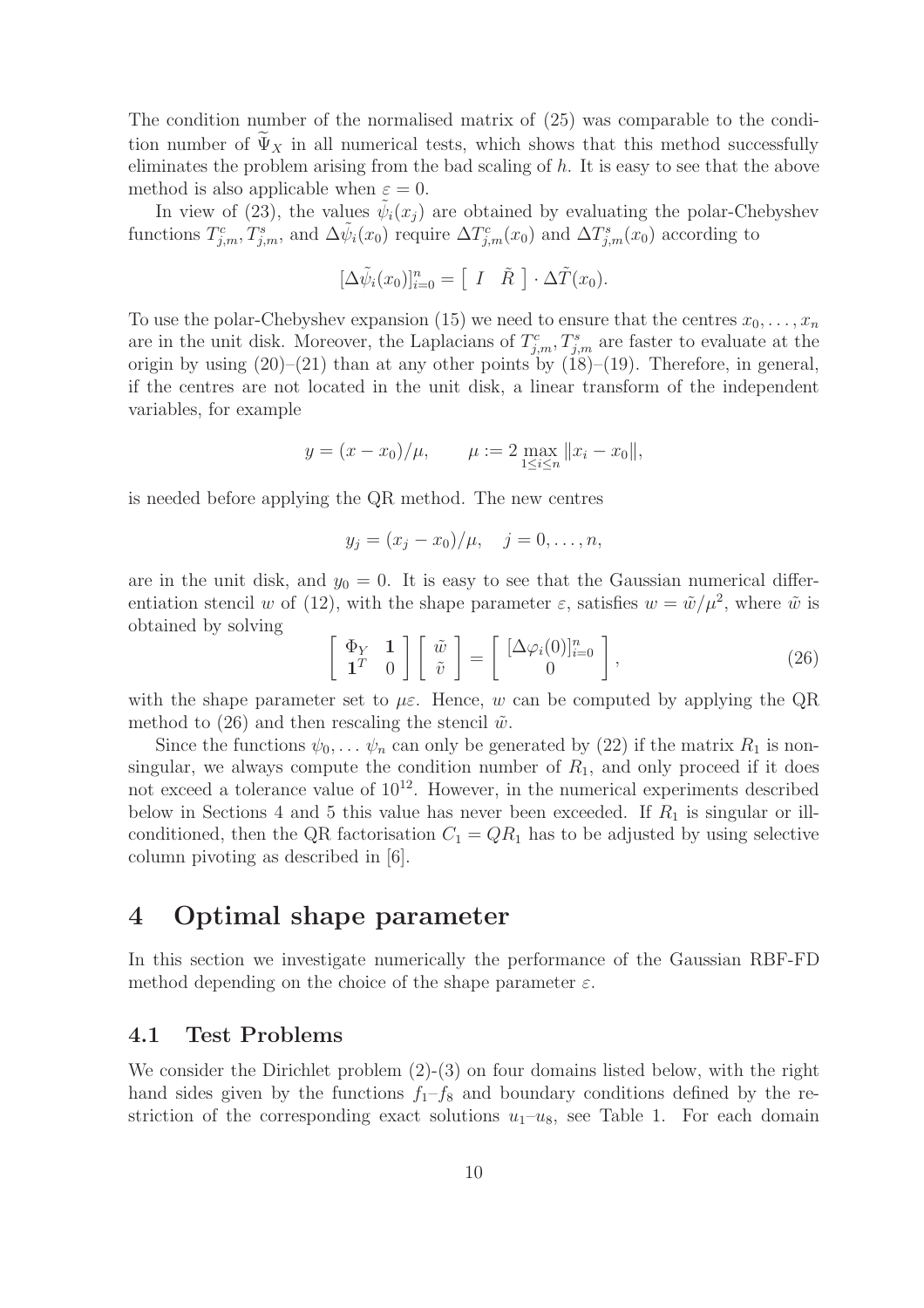$\Omega$  we consider five sets of discretisation centres  $\Xi = \Xi^{(1)}, \ldots, \Xi^{(5)}$  generated as follows. First, an initial triangulation  $\mathcal{T}^{(1)}$  is computed using MATLAB PDE Toolbox [12] with default mesh generation parameters. This triangulation is uniformly refined four times, which produced the triangulations  $\mathcal{T}^{(2)}, \ldots, \mathcal{T}^{(5)}$ . The sets of discretisation centres  $\Xi^{(1)}, \ldots, \Xi^{(5)}$  consist of all vertices of corresponding triangulations. The number of interior centres for each  $\Xi^{(i)}$  is shown in Table 2.

**Domains:** (a) the square  $(-1, 1)^2$ , (b) the unit disk  $r < 1$ , (c) the unit disk with a square hole  $(-0.4, 0.4)^2$ , and (d) a polygonal domain shown in Figure 3 (right). Some of the triangulations are illustrated in Figures 1–3.

| exact solution                              | right hand side                                                   |
|---------------------------------------------|-------------------------------------------------------------------|
| $u_1(x,y) = \sin(\pi x) \sin(\pi y)$        | $f_1(x,y) = -2\pi^2 \sin(\pi x) \sin(\pi y)$                      |
| $u_2(x,y) = e^{-(x-0.1)^2 - 0.5y^2}$        | $f_2(x,y) = e^{-(x-0.1)^2 - 0.5y^2}(y^2 + (-2x+0.2)^2 - 3)$       |
| $u_3(x,y) = e^x \cos y$                     | $f_3(x,y) = 0$                                                    |
| $u_4(r,\phi) = r^2(r-1)\sin(2\phi)$         | $f_4(r,\phi) = 5r\sin(2\phi)$                                     |
| $u_5(x, y) = \sin(2xy)$                     | $f_5(x,y) = -4\sin(2xy)(x^2+y^2)$                                 |
| $u_6(x, y) = \sin(2\pi(x - y))$             | $f_6(x,y) = -8\pi^2 \sin(2\pi(x-y))$                              |
| $u_7(x,y) = \sin(x^3y) + e^x - x/(1+y^2)$   | $f_7(x,y) = -9\sin(x^3y)x^4y^2 + 6\cos(x^3y)xy + e^x$             |
|                                             | $-\sin(x^3y)x^6 - \frac{8xy^2}{(1+y^2)^3} + \frac{2x}{(1+y^2)^2}$ |
| $u_8(x,y) = \frac{1}{2}u_1(x,y) + u_2(x,y)$ | $f_8(x,y) = \frac{1}{2}f_1(x,y) + f_2(x,y)$                       |

Table 1: Test functions  $u_1, \ldots, u_8$  (exact solutions of the test problems) and their Laplacians (right hand sides for the test problems)  $f_i = \Delta u_i$ ,  $i = 1, \ldots, 8$ . The functions  $u_4$ and  $f_4$  are given in polar coordinates.

|             | square | disk | disk with hole | polygon |
|-------------|--------|------|----------------|---------|
| $\Xi^{(1)}$ | 33     | 28   | 15             | 15      |
| $\Xi^{(2)}$ | 149    | 125  | 90             | 83      |
| $\Xi^{(3)}$ | 633    | 529  | 420            | 381     |
| $\Xi^{(4)}$ | 2609   | 2177 | 1800           | 1625    |
| $\Xi^{(5)}$ | 10593  | 8833 | 7440           | 6705    |

Table 2: Number of interior centres for each discretisation.

### 4.2 Numerical experiments

To assess the quality of a discrete solution  $\hat{u}$  of the Dirichlet problem, defined on a set of discretisation centres  $\Xi = \Xi^{(i)}$ , we consider its root mean square (rms) error against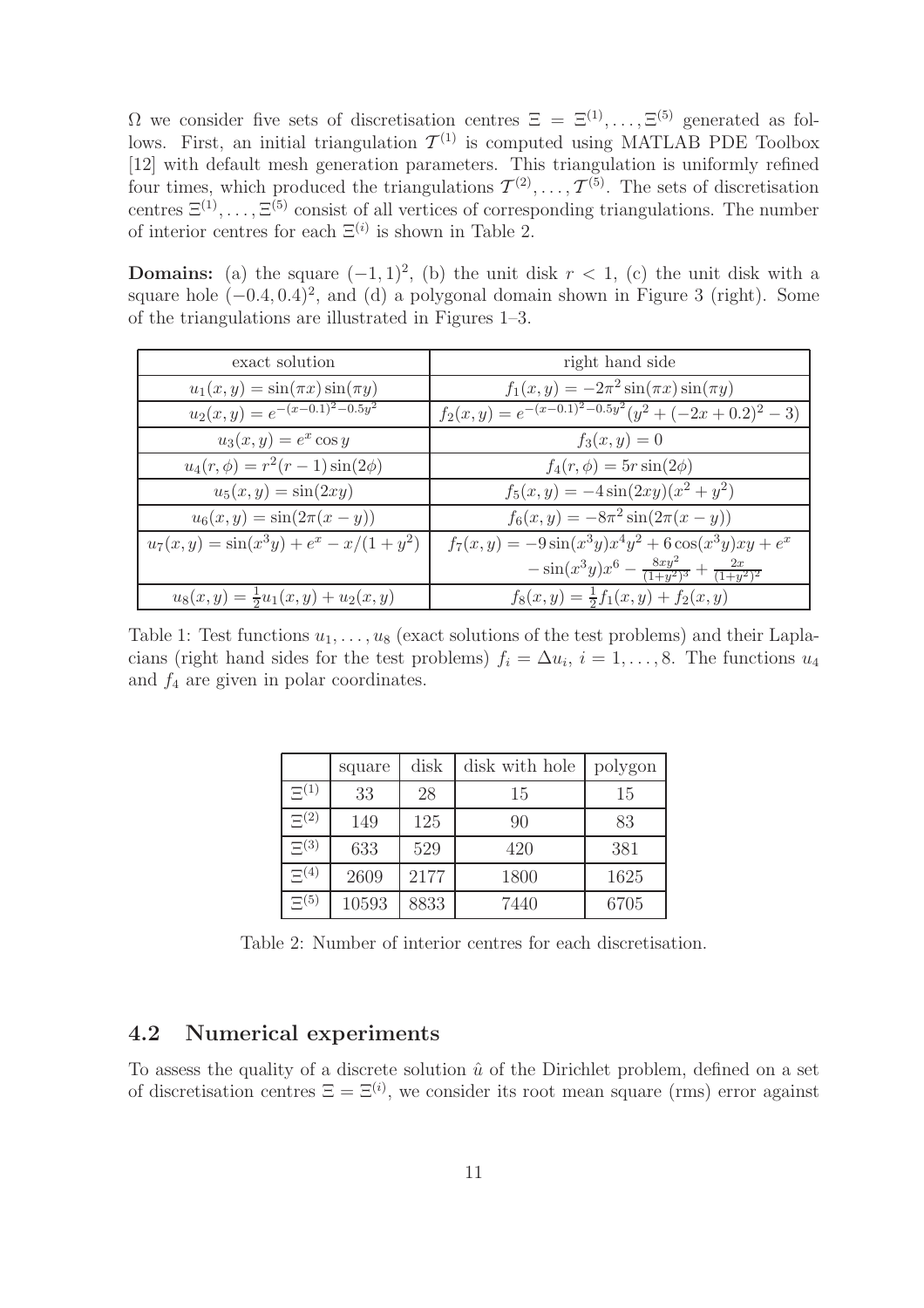

Figure 1: Initial triangulation  $\mathcal{T}^{(1)}$  and its two uniform refinements  $\mathcal{T}^{(2)}$ ,  $\mathcal{T}^{(3)}$  for the square domain. The sets of discretisation centres  $\Xi^{(i)}$  are given by the vertices of the respective triangulations.



Figure 2: Initial triangulation  $\mathcal{T}^{(1)}$  and its two uniform refinements  $\mathcal{T}^{(2)}$ ,  $\mathcal{T}^{(3)}$  for the disk.



Figure 3: Initial triangulation  $\mathcal{T}^{(1)}$  for the disk with a square hole and for the polygonal domain.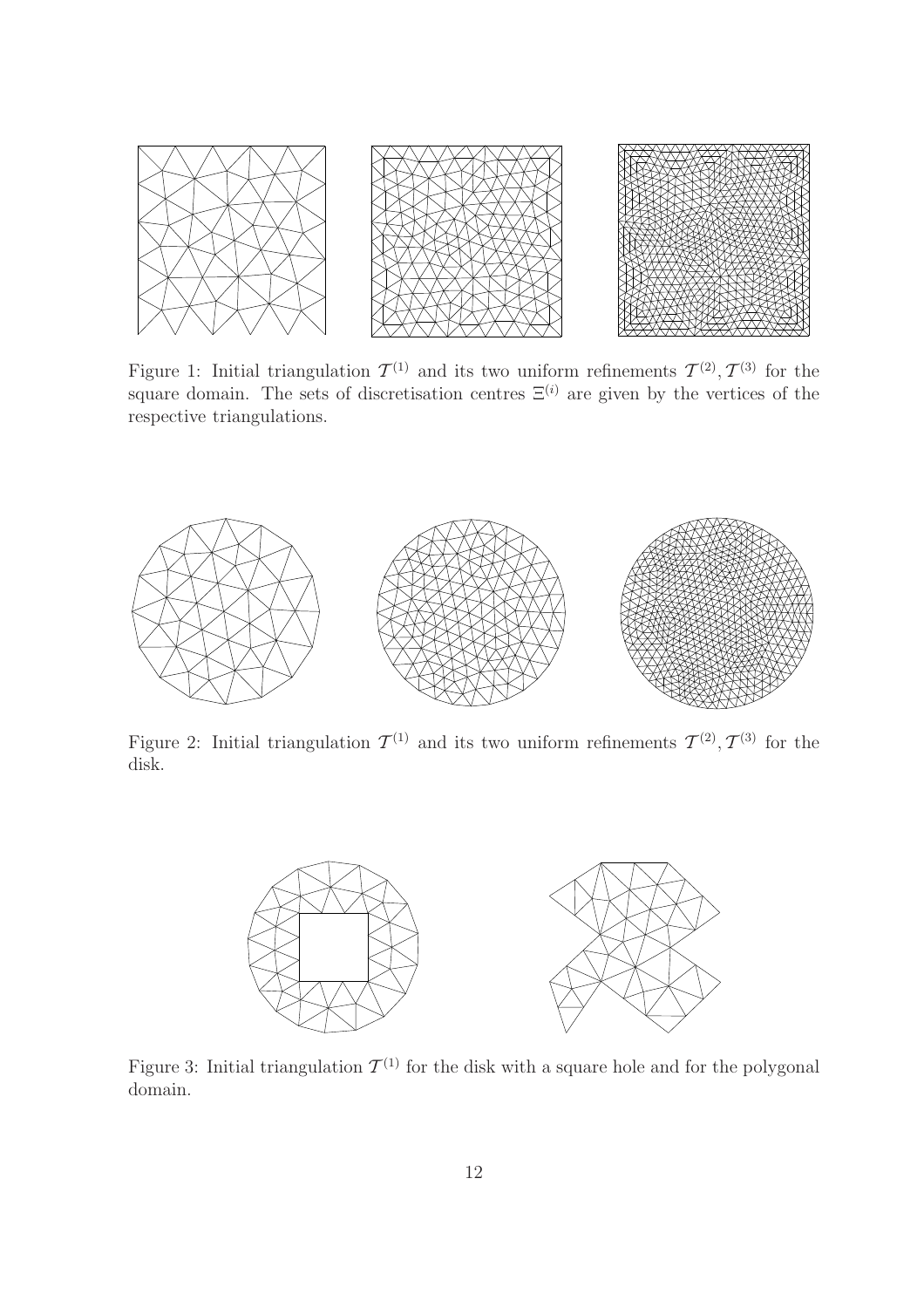the values of the exact solution on  $\Xi_{\text{int}}$ ,

$$
\text{rmse} := \Big(\frac{1}{\#\Xi_{\text{int}}} \sum_{\xi \in \Xi_{\text{int}}} (\hat{u}(\xi) - u(\xi))^2\Big)^{1/2}.\tag{27}
$$

Apart from the RBF-FD solutions, this formula applies to the standard linear finite element method with midpoint quadrature rule on the corresponding triangulation  $\mathcal{T}^{(i)}$ . We will use rmse of the finite element method as reference. For the RBF-FD method, we consider in addition the rms error of the numerical differentiation formula (5), given by

$$
\text{rmsed} := \left(\frac{1}{\#\Xi_{\text{int}}} \sum_{\zeta \in \Xi_{\text{int}}} r_{\zeta}^2\right)^{1/2}, \quad r_{\zeta} = \Delta u(\zeta) - \sum_{\xi \in \Xi_{\zeta}} w_{\zeta, \xi} u(\xi). \tag{28}
$$

For each  $\zeta \in \Xi_{\text{int}}$ , we select the stencil supports  $\Xi_{\zeta}$  by a meshless algorithm described in [3, Algorithm 1] with the target size of  $\Xi_{\zeta} \setminus {\zeta}$  set to 6. This leads to  $\Xi_{\zeta}$  consisting of either 7 or 6 points, depending on the local geometric constellation of  $\Xi$  around  $\zeta$ . Since the triangulations  $\mathcal{T}^{(i)}$  are quasi-uniform,  $\Xi_{\zeta}$  obtained by this method are only rarely different from the set of vertices of all triangles sharing  $\zeta$  as a vertex, that is the stencil supports of the linear finite element method. We do not provide matrix density plots similar to those in [3, Figure 11b] because the curves for the finite element stencil supports on one hand and meshless stencil supports on the other hand are not distinguishable on the triangulations considered in this paper. Therefore the comparison of the errors to those obtained by the linear finite element method is fair. In fact, from our experience, using finite element stencil supports leads to results very similar to the ones described below, but we prefer to use a meshless method for choosing  $\Xi_{\zeta}$ .

Since the direct method of calculation of Gaussian RBF-FD stencils by solving (12) fails for small  $\varepsilon$  because of ill-conditioning, and because Gauss-QR method is more expensive for large  $\varepsilon$ , we choose for each set  $\Xi^{(i)}$  a 'safe' value  $\varepsilon_{\text{dmin}}$  that guarantees that the condition number of the matrix of the system  $(12)$  does not exceed  $10^{12}$  for any local set  $\Xi_{\zeta}$  if  $\varepsilon \geq \varepsilon_{\text{dmin}}$ . The values of  $\varepsilon_{\text{dmin}}$  are given in Table 3. In the experiments in this paper we always use the RBF-FD method directly if  $\varepsilon \geq \varepsilon_{\text{dmin}}$ , and we use QR method if  $\varepsilon < \varepsilon_{\text{dmin}}$ . To compute the Gauss-QR stencils we have adapted the MATLAB code provided in [6] and available for download from http://user.it.uu.se/~bette/ research.html

Figures 4 and 5 and Tables 4 and 5 present the results for the test function  $u_1$  on all domains and sets of centres. In particular, Figure 5 compares the optimal rms error of Gaussian RBF-FD with the error of the finite element method, the error obtained if choosing the 'safe' shape parameter, and the error in the 'flat limit' case of  $\varepsilon = 0$ . Further results, for the test functions  $u_2-u_8$ , are presented in Figures 6 and 7.

We can make the following observations from these numerical experiments.

- The optimal value of the shape parameter  $\varepsilon_{opt}$  depends on the test function. However, it does not vary much when the number of centres or even the domain is changed.
- The errors with  $\varepsilon = \varepsilon_{\text{opt}}$  or even  $\varepsilon = 0$  are always comparable with the error of the finite element method and reduce with the same rate when the set of centres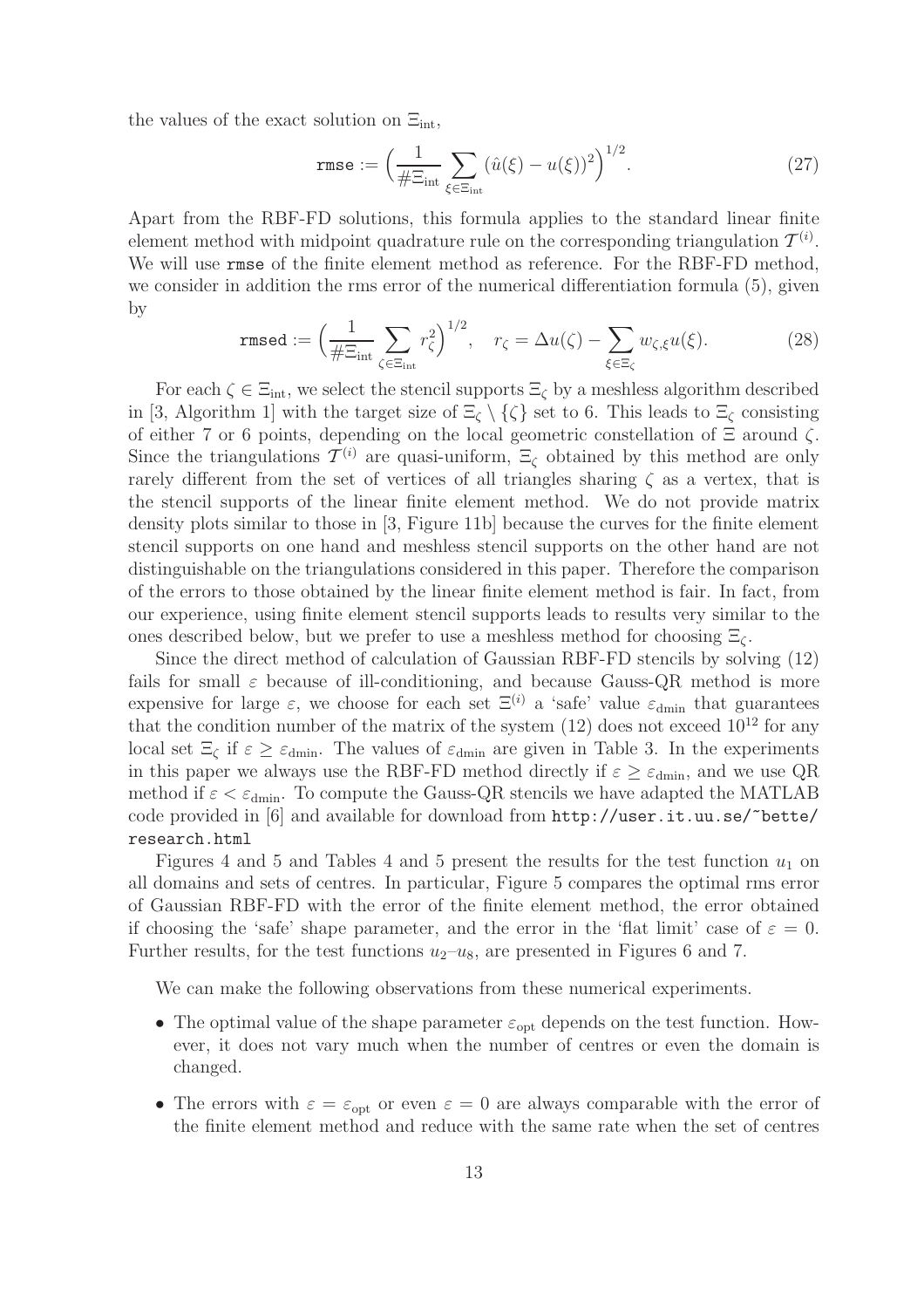|             | square | disk  | disk with hole | polygon |
|-------------|--------|-------|----------------|---------|
| $\Xi^{(1)}$ | 0.045  | 0.047 | 0.052          | 0.046   |
| $\Xi^{(2)}$ | 0.096  | 0.099 | 0.112          | 0.100   |
| $\Xi(3)$    | 0.203  | 0.203 | 0.225          | 0.207   |
| $\Xi(4)$    | 0.401  | 0.418 | 0.455          | 0.418   |
| $\Xi^{(5)}$ | 0.819  | 0.819 | 0.890          | 0.890   |

Table 3: 'Safe' shape parameter  $\varepsilon_{\text{dmin}}$  for each discretisation.

|             |      | square       | disk |              | disk with hole |              | polygon |              |
|-------------|------|--------------|------|--------------|----------------|--------------|---------|--------------|
| $\Xi^{(1)}$ | 1.36 | [1.22, 1.49] | 1.40 | [1.21, 1.59] | 1.33           | [1.09, 1.54] | 1.39    | [1.00, 1.75] |
| $\Xi^{(2)}$ | 1.32 | [1.14, 1.47] | 1.34 | [1.21, 1.45] | 1.31           | [1.15, 1.45] | 1.33    | [0.88, 1.67] |
| $\Xi^{(3)}$ | 1.31 | [1.15, 1.46] | 1.31 | [1.20, 1.41] | 1.31           | [1.17, 1.44] | 1.31    | [0.87, 1.63] |
| $\Xi^{(4)}$ | 1.31 | [1.16, 1.45] | 1.30 | [1.20, 1.39] | 1.30           | [1.17, 1.42] | 1.31    | [0.92, 1.61] |
| $\Xi^{(5)}$ | 1.32 | [1.16, 1.46] | 1.29 | [1.19, 1.39] | 1.30           | [1.17, 1.43] | 1.30    | [0.85, 1.63] |

Table 4: Optimal shape parameters for the rms error of the solution  $\hat{u}$  for the test function  $u_1$ . For each domain, the number in the first column is the optimal shape parameter, whereas the second column indicates the range of values of the shape parameter, for which the rms error is at most twice the optimal error.

|             | square | disk | disk with hole | polygon |
|-------------|--------|------|----------------|---------|
| $\Xi^{(1)}$ | 1.13   | 1.11 | 0.67           | 1.20    |
| $\Xi^{(2)}$ | 1.25   | 1.26 | 1.14           | 1.24    |
| $\Xi^{(3)}$ | 1.27   | 1.27 | 1.27           | 1.28    |
| $\Xi^{(4)}$ | 1.28   | 1.28 | 1.28           | 1.27    |
| $\Xi(5)$    | 1.28   | 1.28 | 1.28           | 1.27    |

Table 5: Optimal shape parameters for the rms differentiation error for the test function  $u_1$ .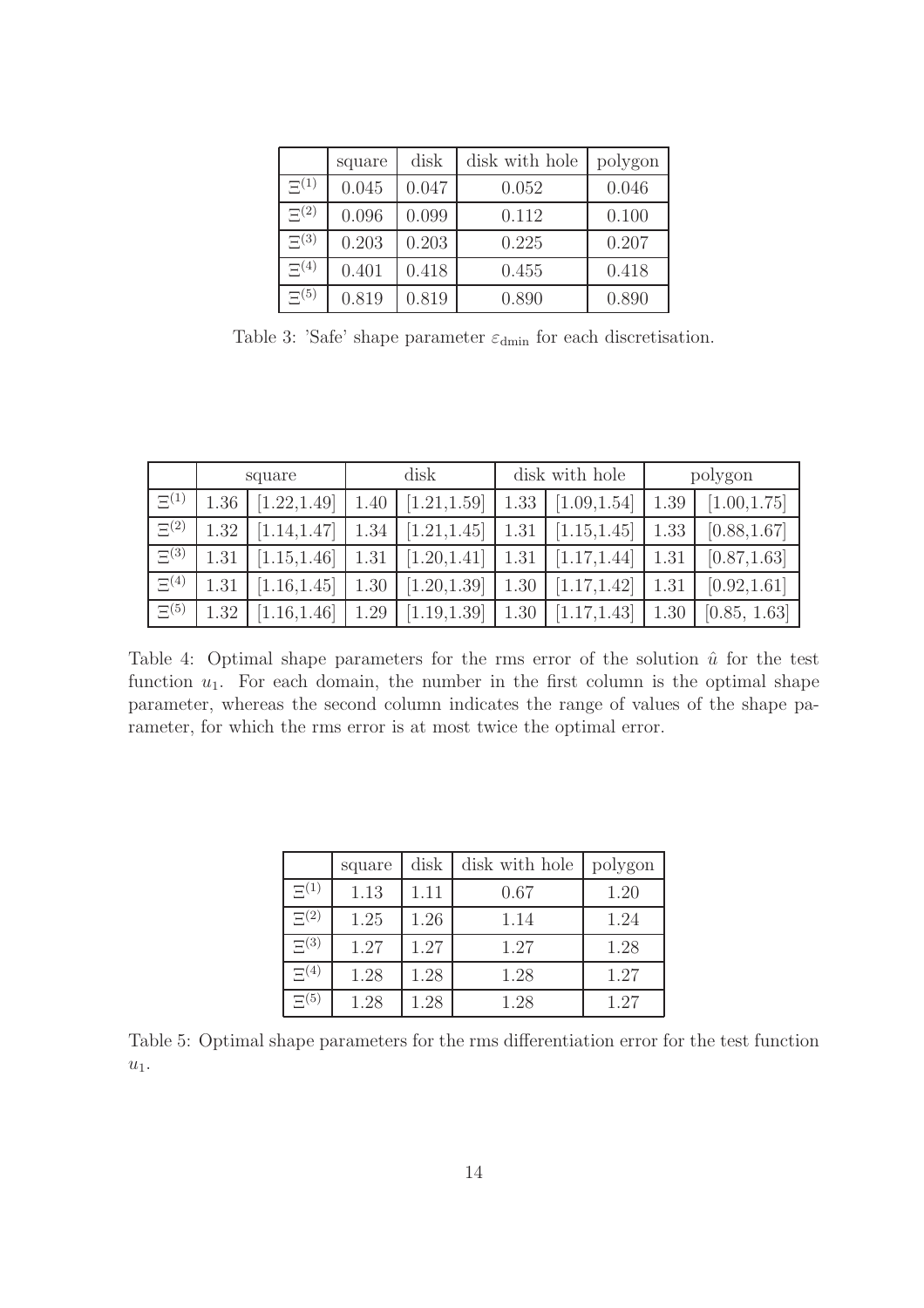

Figure 4: Left: The rms error of the Gaussian RBF-FD solutions for the test function  $u_1$  on five sets of centres as a function of the shape parameter  $\varepsilon$  (solid lines) compared to the rms error of the FEM solutions (dashed lines). Right: The numerical differentiation error of the RBF-FD solutions. From top to bottom: square, disk, disk with hole and polygonal domain. In each subfigure the five solid curves present the error of the RBF-FD method on the five sets of centres, whereas the dashed constant curves show the error of the finite element method on the five triangulations for comparison. The stars indicate the value of  $\varepsilon = \varepsilon_{\text{dmin}}$ .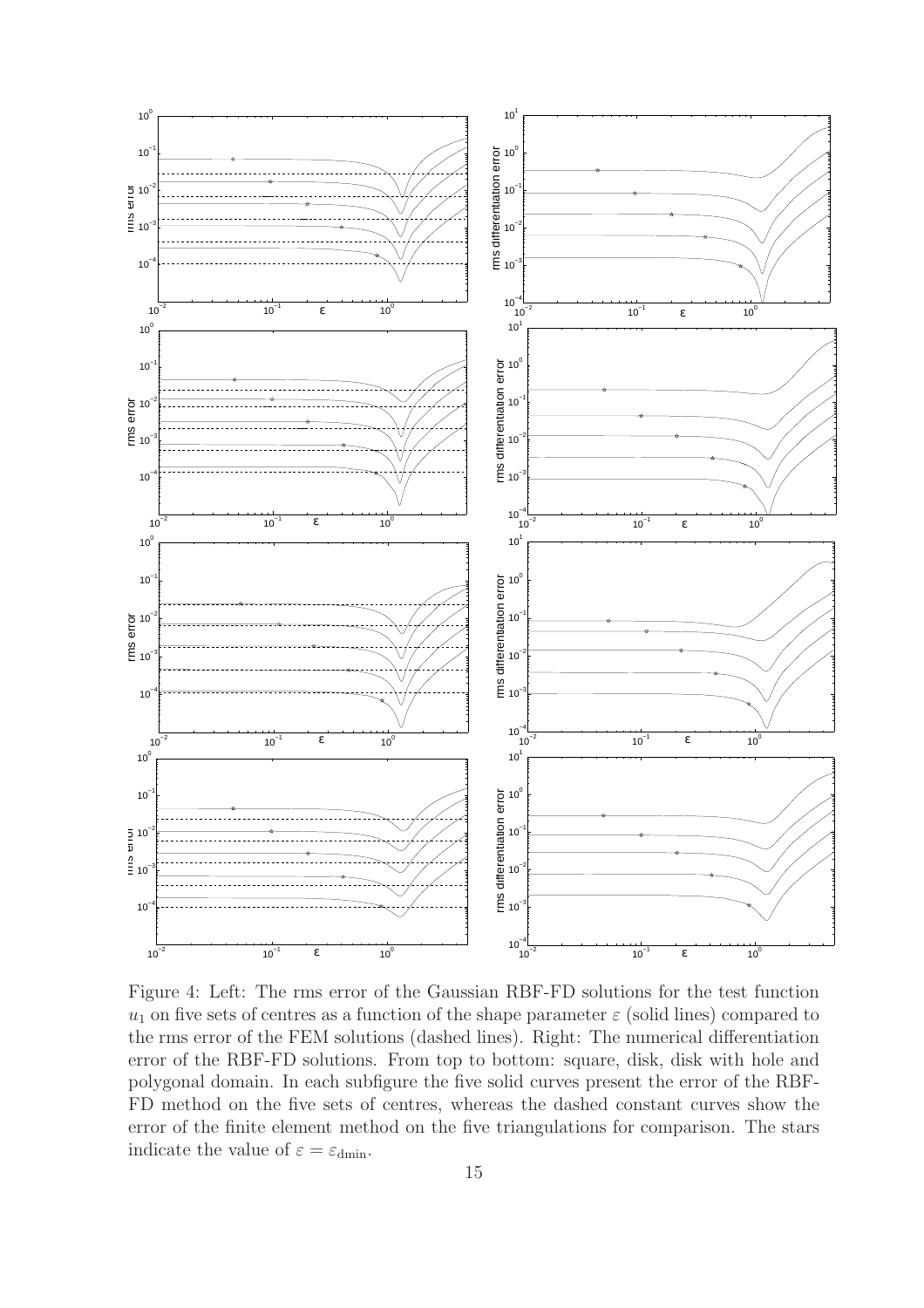

Figure 5: The rms error of the Gaussian RBF-FD solutions for the test function  $u_1$  on five sets of centres as function of the number of degrees of freedom, for three values of the shape parameter: Safe refers to  $\varepsilon = \varepsilon_{\text{dmin}}$ , as shown in Table 3, QR0 refers to  $\varepsilon = 0$ , and  $\text{Opt}$  to the optimal values of  $\varepsilon$  shown in Table 4.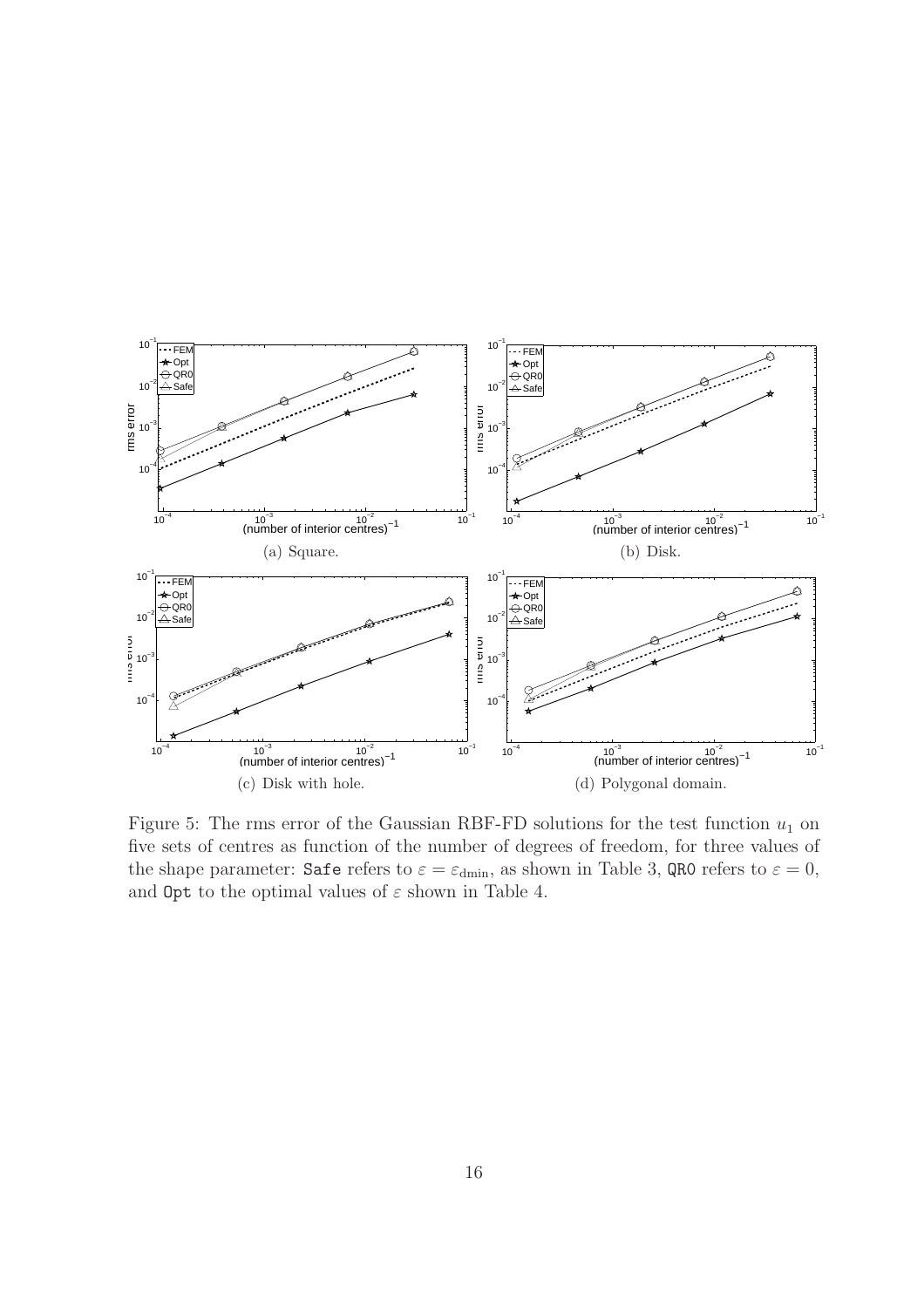

Figure 6: The rms error of the Gaussian RBF-FD solutions (left) and the rms differentiation error (right) as in Figure 4. From top to bottom:  $u_2$  on the polygonal domain,  $u_7$ ,  $u_3$  and  $u_5$  on the disk.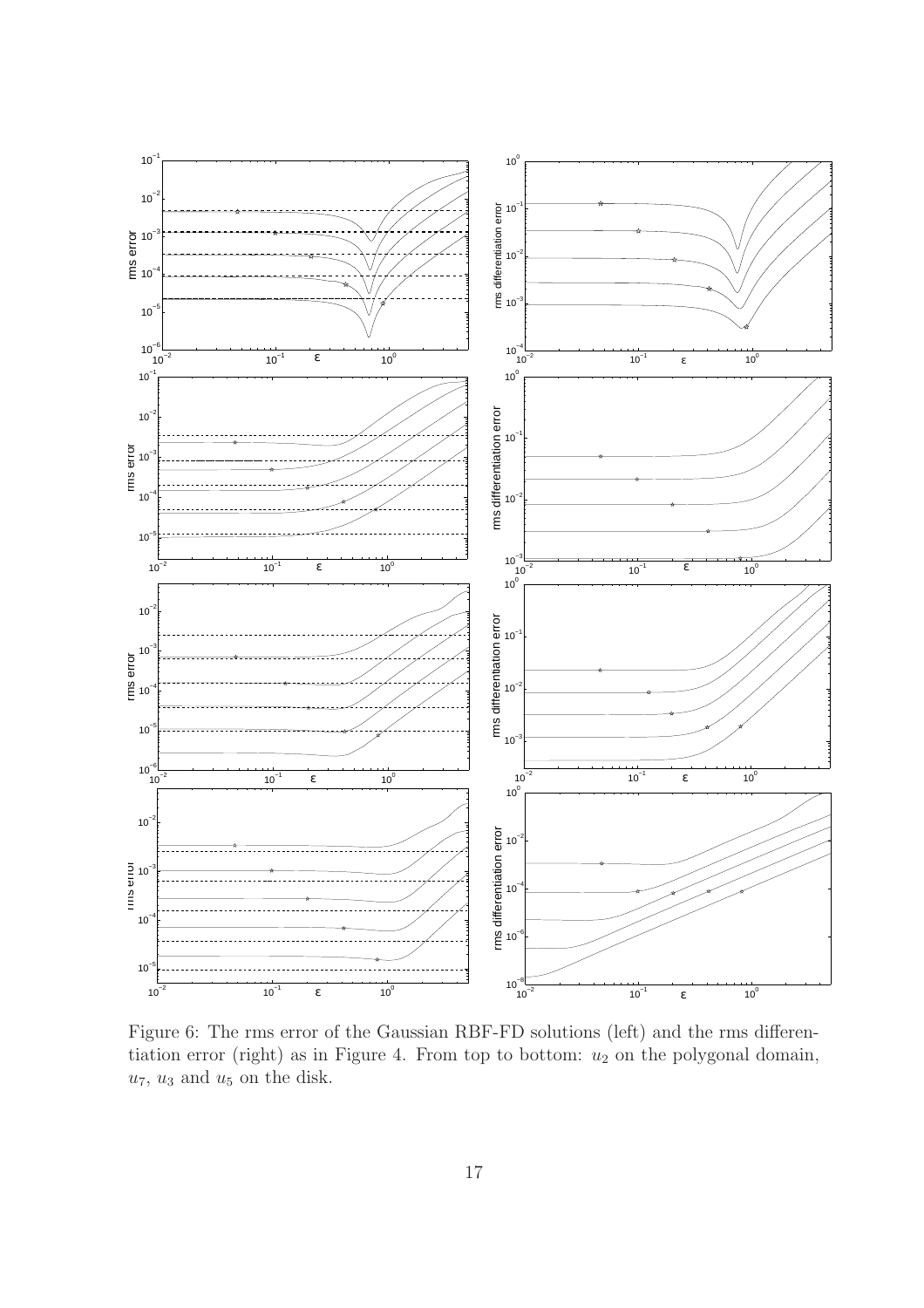

Figure 7: The rms error of the Gaussian RBF-FD solutions for the test functions  $u_8, u_4, u_2, u_6$ . The layout of the figures is the same as in Figure 4 (left).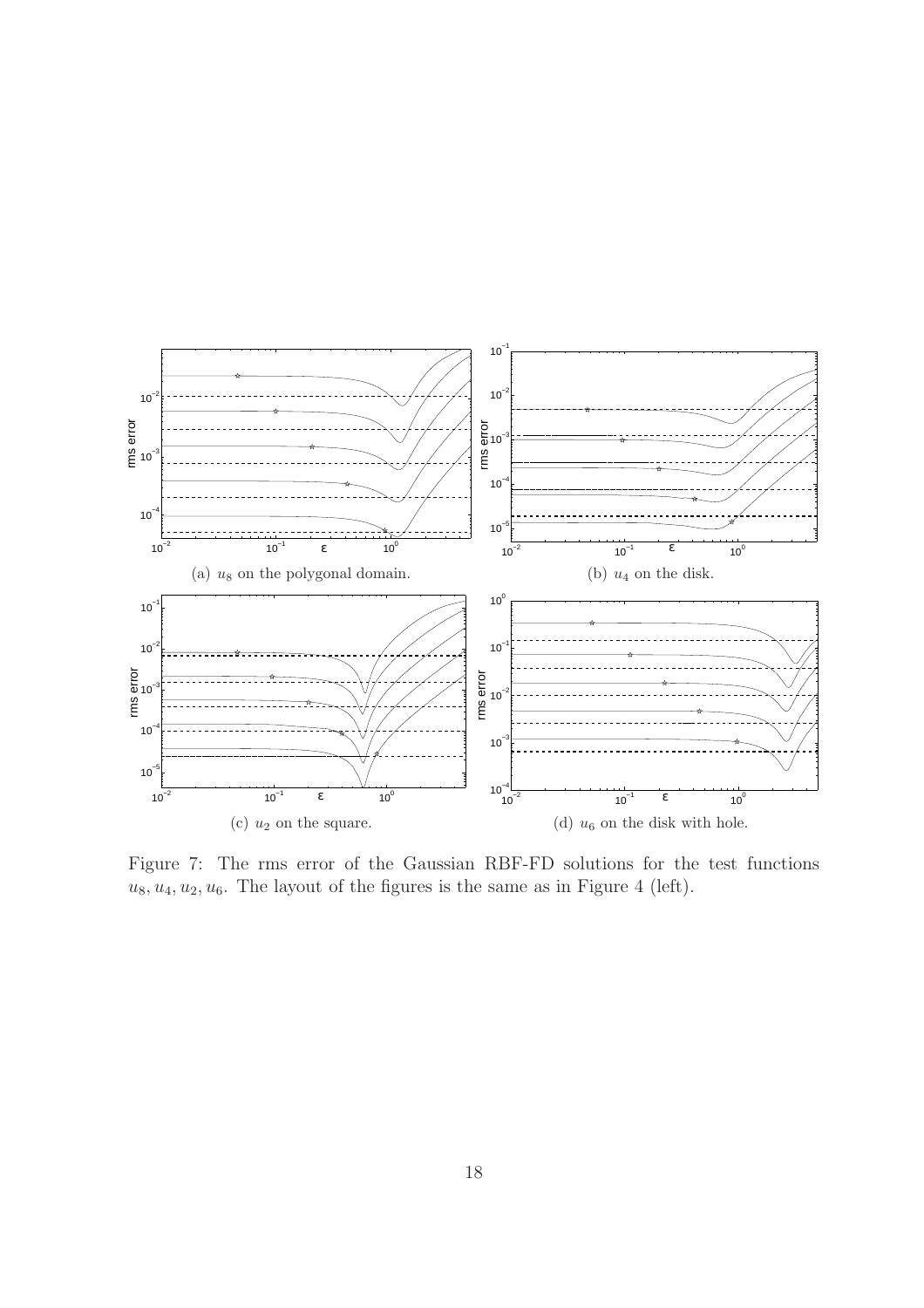is refined. If the error for  $\varepsilon_{opt}$  is significantly better than the error with  $\varepsilon = 0$ , then it is normally also significantly better than the FEM error.

- For certain test functions  $\varepsilon = 0$  is optimal on some sets of centres, whereas a non-zero optimal value can be found on others. In these cases however,  $\varepsilon_{opt}$  does not perform significantly better than  $\varepsilon = 0$ , so that the latter is nevertheless near-optimal.
- The 'safe' shape parameter gives results close to  $\varepsilon = 0$  on coarse sets of centres, but it becomes an increasingly dangerous strategy when the set of centres is refined, even though in some situations it happens by chance to be close to optimal.
- The value of  $\varepsilon$  optimal for the PDE error correlates well with the optimal value of  $\varepsilon$  for the numerical differentiation.
- It seems difficult to predict the value of the optimal shape parameter other than by numerical experiments. It is interesting to compare  $\varepsilon_{opt} \approx 1.3$  for  $u_1$  and 0.7 for  $u_2$ , with  $\varepsilon_{\text{opt}} \approx 1.1$  for  $u_8 = \frac{1}{2}$  $\frac{1}{2}u_1 + u_2$ . Further experiments have shown that for the test problems with exact solution  $au_1 + u_2$  with  $0 \le a \le 1$  the optimal shape parameter lies between 0.7 and 1.3, for example  $\varepsilon_{opt} \approx 0.7$  if  $a = 0.05$ ,  $\varepsilon_{opt} \approx 0.9$ if  $a = 0.2$ ,  $\varepsilon_{\rm opt} \approx 1.3$  if  $a = 1$ .

## 5 Estimation of optimal shape parameter

Based on the observations at the end of the previous section, we suggest a multilevel algorithm for the estimation of the optimal shape parameter. It iteratively minimises a cost function defined with the help of either rms error between two solutions on a coarse and a fine set of centres, or the error of the numerical differentiation of a fine solution using the stencils generated on the coarse set of centres.

Let  $\Xi$  and  $\Xi^{\text{ref}}$  be two sets of centres such that  $\Xi \subset \Xi^{\text{ref}}$ , and  $\varepsilon, \varepsilon_{\text{ref}}$  two values of the shape parameter. Denote by  $\hat{u}$  (respectively,  $\hat{u}_{ref}$ ) the Gaussian RBF solution of the Dirichlet problem (2)–(3) with the shape parameter  $\varepsilon$  on  $\Xi$  (respectively,  $\varepsilon_{\text{ref}}$  on  $\Xi^{\text{ref}}$ ). As explained above, the stencils to set up the system can be computed either directly or by the QR method. Clearly,  $\hat{u}_{ref}$  can be restricted to  $\Xi$ . Our first cost function is given by the root mean square distance between two approximate solutions on the set of centres Ξ,

$$
\text{cost}(\varepsilon, \varepsilon_{\text{ref}}) := \left(\frac{1}{\#\Xi_{\text{int}}}\sum_{\xi \in \Xi_{\text{int}}} (\hat{u}(\xi) - \hat{u}_{\text{ref}}(\xi))^2\right)^{1/2}.
$$
 (29)

The second approach is to measure the accuracy of the RBF numerical differentiation formulae on the set  $\Xi$ , obtained with the shape parameter value  $\varepsilon$ ,

$$
\Delta u(\zeta) \approx \sum_{\xi \in \Xi_{\zeta}} w_{\zeta,\xi} u(\xi), \qquad \zeta \in \Xi_{\text{int}},
$$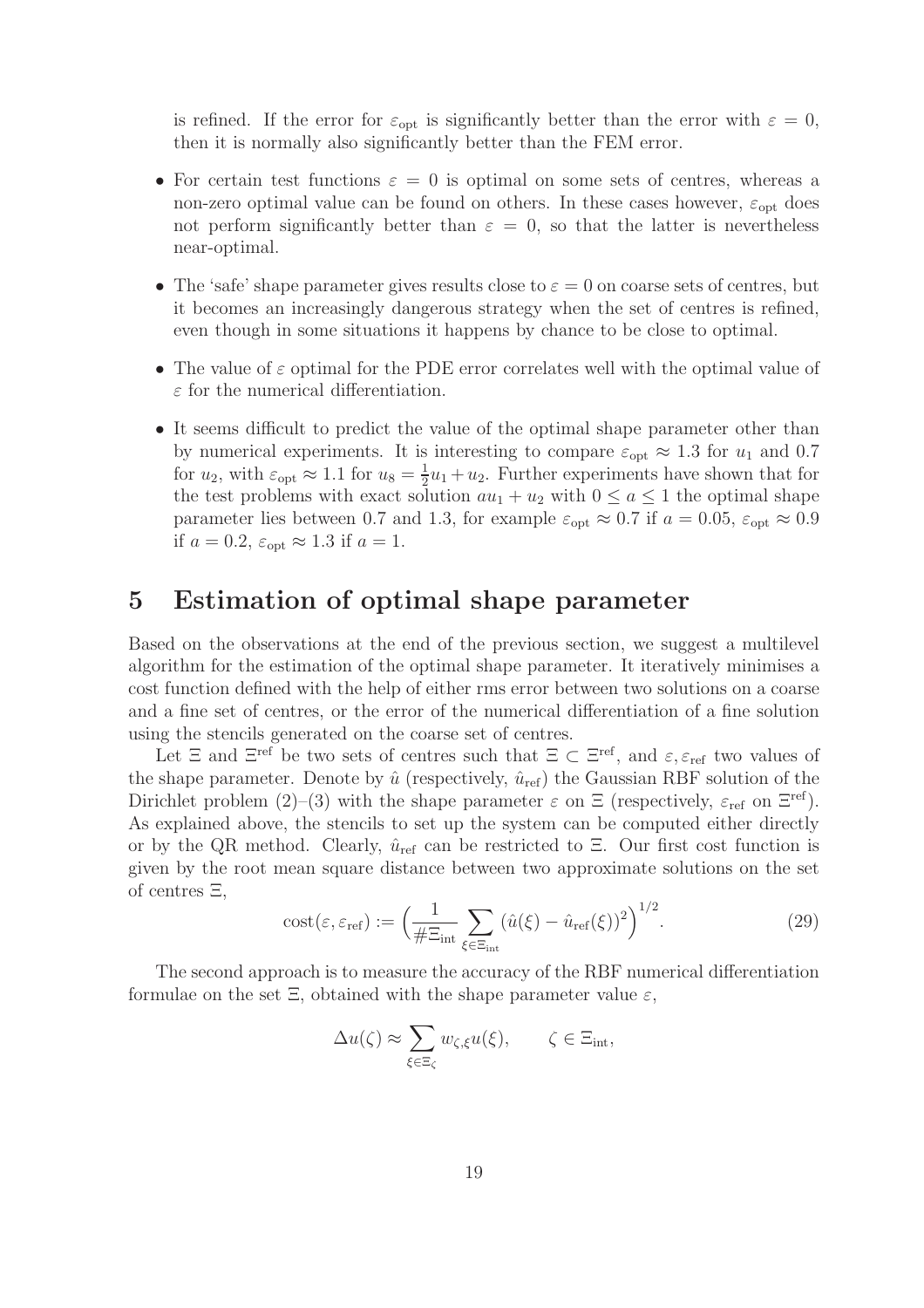against the ones on the refined set of centres Ξref, obtained with the shape parameter value  $\varepsilon_{\text{ref}}$ ,

$$
\Delta u(\zeta) \approx \sum_{\xi \in \Xi_{\zeta}^{\mathrm{ref}}} w^{\mathrm{ref}}_{\zeta, \xi} u(\xi), \qquad \zeta \in \Xi_{\mathrm{int}}^{\mathrm{ref}}.
$$

The error between two approximate Laplacians of  $\hat{u}_{ref}$  at  $\zeta \in \Xi_{int}$  is given by

$$
e_{\zeta} = \sum_{\xi \in \Xi_{\zeta}} w_{\zeta,\xi} \hat{u}_{\text{ref}}(\xi) - \sum_{\xi \in \Xi_{\zeta}^{\text{ref}}} w_{\zeta,\xi}^{\text{ref}} \hat{u}_{\text{ref}}(\xi),
$$

and this leads to the second cost function in the form

$$
\text{cost}(\varepsilon, \varepsilon_{\text{ref}}) := \left(\frac{1}{\#\Xi_{\text{int}}} \sum_{\zeta \in \Xi_{\text{int}}} e_{\zeta}^2\right)^{1/2}.\tag{30}
$$

Note that (30) is cheaper to compute than (29), especially if  $\Xi^{\text{ref}}$  is fixed and  $\Xi$  varies, since  $(30)$  does not require the knowledge of the approximate solution  $\hat{u}$  of the Dirichlet problem on Ξ.

Underlying assumption is that the optimal shape parameters for two sets of centres are close together as observed in the numerical results of the previous section.

Algorithm 1. Estimation of optimal shape parameter using approximate solution on a refined set of centres. *Options* (referred to as Algorithm 1a and **Algorithm 1b**, respectively): (a) the cost function is defined by  $(29)$ , and (b) the cost function is defined by (30). *Input:* two sets of centres  $\Xi$ ,  $\Xi^{\text{ref}}$  such that  $\Xi \subset \Xi^{\text{ref}}$  and initial estimate of the optimal shape parameter  $\varepsilon_{\text{ref}}$ . *Output:* estimated optimal shape parameter  $\varepsilon_{\text{opt}}$ . *Parameters:* tolerances  $\lambda > \delta > 0$ , maximum number of iterations m, upper bound  $C$  for the shape parameter. In the numerical tests below the following parameter values have been used:  $\delta = 0.01$ ,  $\lambda = 0.1$ ,  $m = 4$ , and  $C = 5$ .

- I. Compute Gaussian RBF solution  $\hat{u}_{ref}$  on  $\Xi^{\text{ref}}$  with shape parameter  $\varepsilon_{\text{ref}}$  and find  $\varepsilon \in [\varepsilon_{\min}, \varepsilon_{\max}]$  such that  $\text{cost}(\varepsilon, \varepsilon_{\text{ref}})$  is minimised, where  $[\varepsilon_{\min}, \varepsilon_{\max}] = [0, C]$  if  $\varepsilon_{\text{ref}} = 0$  and  $[\varepsilon_{\min}, \varepsilon_{\max}] = [\varepsilon_{\text{ref}} - \lambda, \varepsilon_{\text{ref}} + \lambda]$  otherwise.
- II. *For*  $i = 1, ..., m$ : *If*  $|\varepsilon - \varepsilon_{\text{ref}}| < \delta$ : STOP and return  $\varepsilon_{\text{opt}} = \varepsilon$ . *ElseIf*  $\varepsilon = \varepsilon_{\min}$  or  $\varepsilon = \varepsilon_{\max}$ : STOP and return  $\varepsilon_{\text{opt}} = \text{NaN}.$ *Else*: Set  $\varepsilon_{\text{ref}} = \varepsilon$  and repeat Step I.  $Return: \varepsilon_{\text{opt}} = \text{NaN}$

#### Remarks

1. Algorithm 1 fails if it returns NaN. If this happens with input  $\varepsilon_{\text{ref}} > 0$ , this indicates a wrong initial estimate of the shape parameter and a remedy is to rerun Algorithm 1 with  $\varepsilon_{\text{ref}} = 0$ . If however NaN is returned with input  $\varepsilon_{\text{ref}} = 0$ , then the likely reason is that the solution  $\hat{u}_{ref}$  is not sufficiently accurate, and we suggest to replace  $\Xi^{ref}$  by a finer set of centres in this case.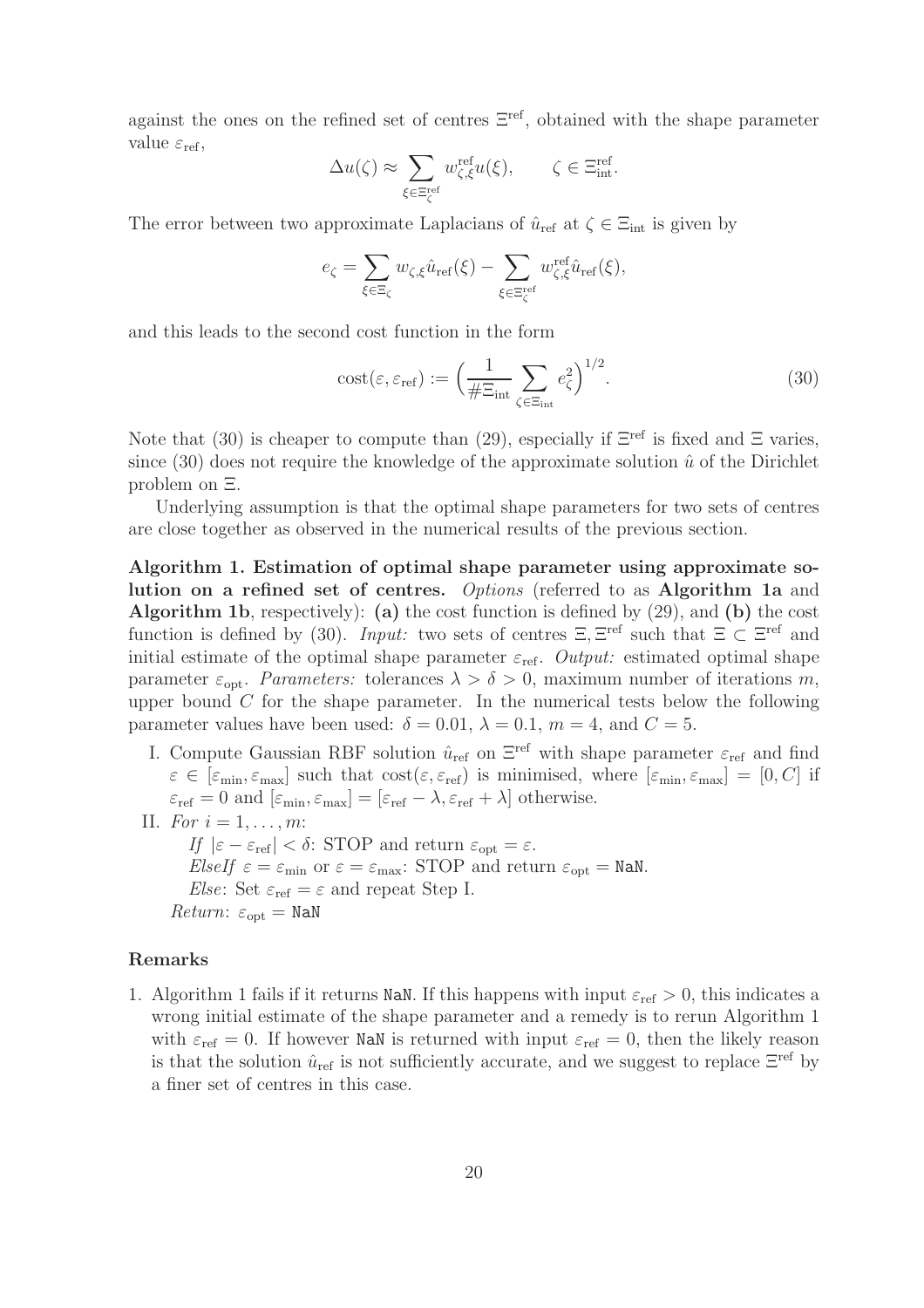- 2. In our numerical tests with the sets  $\Xi^{(1)}, \ldots, \Xi^{(5)}$ , Algorithm 1 reliably computes nearly optimal shape parameter if  $\Xi^{\text{ref}} = \Xi^{(n+1)}$  for  $\Xi = \Xi^{(n)}$  when  $\Xi^{(n)}$  is sufficiently fine. However, for a coarse set of centres this may be unreliable and a larger gap between  $\Xi$  and  $\Xi^{\text{ref}}$  is needed. Therefore, we apply Algorithm 1 as follows: First run it with  $\Xi = \Xi^{(1)}$ ,  $\Xi^{ref} = \Xi^{(3)}$ ,  $\varepsilon_{ref} = 0$ , to obtain a nearly optimal shape parameter  $\varepsilon_1$  for  $\Xi^{(1)}$ . Then run it with  $\varepsilon_{\text{ref}} = \varepsilon_1$ ,  $\Xi = \Xi^{(2)}$ ,  $\Xi^{\text{ref}} = \Xi^{(3)}$ , to obtain a nearly optimal shape parameter  $\varepsilon_2$  for  $\Xi^{(2)}$ . If Algorithm 1 fails and returns NaN (which happened extremely rare in our tests), then set  $\varepsilon_{\text{ref}} = 0$  and rerun Algorithm 1. In our tests Algorithm 1 never failed with  $\varepsilon_{\text{ref}} = 0$ . The value  $\varepsilon_2$  is also used on the sets  $\Xi^{(3)}, \Xi^{(4)}, \Xi^{(5)}$ . Therefore, multiple values of  $\varepsilon$  are only tested on  $\Xi^{(1)}, \Xi^{(2)}, \Xi^{(3)}$ , which is cheaper than the cost of the computation with a single  $\varepsilon$  on  $\Xi^{(5)}$ .
- 3. Optimisation with respect to  $\varepsilon$  in Step I is done using MATLAB function fminbnd. We set MaxFunEvals = 9 and TolX=  $10^{-2}$  to reduce computation cost.
- 4. Parameter m is an upper bound on the number of computations of the RBF solution on  $\Xi^{\text{ref}}$ . Setting m to a small value may help to reduce the cost. However, if m is too small it causes unnecessary failures of the algorithm, and costly reruns with refined  $\Xi^{\text{ref}}$ . In our experiments  $m = 4$  was sufficiently large to ensure that the failures are extremely rare. Setting  $C = 5$  is justified by the graphs in Section 4 where the optimal shape parameter is always less than this number.
- 5. When computing Gaussian RBF solutions  $\hat{u}$  or  $\hat{u}_{ref}$  we either use Gauss-direct or Gauss-QR depending on whether the shape parameter  $\varepsilon$  is smaller than the smallest safe value  $\varepsilon_{\text{dmin}}$  for which the condition number of the matrix of (12) does not exceed  $10^{12}$ , see Table 3. If the interval  $[\varepsilon_{\min}, \varepsilon_{\max}]$  includes  $\varepsilon_{\text{dmin}}$ , then we further reduce cost by first running fminbnd in the interval  $[\epsilon_{\text{dmin}}, \epsilon_{\text{max}}]$  using Gauss-direct, and then, only if  $\varepsilon_{\text{dmin}}$  is optimal in this interval, we run finishing in the interval  $[\varepsilon_{\text{min}}, \varepsilon_{\text{dmin}}]$ using Gauss-QR.

#### Numerical experiments

Figures 8–10 and Tables 6–8 below illustrate the performance of Algorithm 1 for the test problems in Figures 4, 6 and 7. In these experiments Algorithm 1a effectively finds near-optimal shape parameter, whereas Algorithm 1b sometimes returns sub-optimal, albeit acceptable results. The tables also confirm that the number of iterations needed in Step II is small, typically just 2 or 3.

### 6 Conclusion and future work

In this paper we have demonstrated in numerical examples that for many problems the optimal shape parameter depends strongly on the right hand side of the Poisson equation, but only mildly on the density of the centres and on the domain  $\Omega$ . We conjecture that this phenomenon extends to any problems where the exact solution is analytic in the domain and on its boundary. Based on this, we suggested in Section 5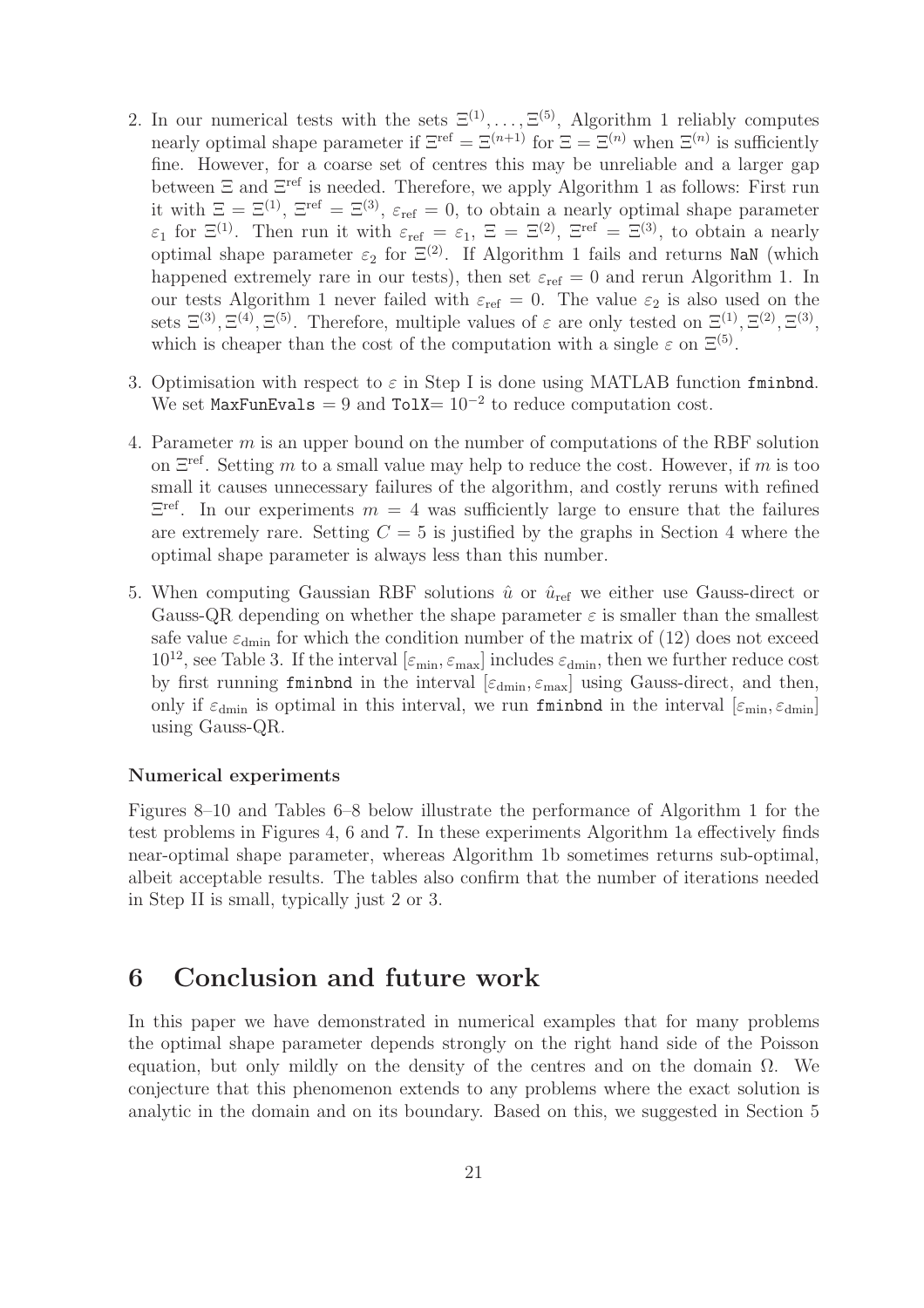

Figure 8: The rms error of the Gaussian RBF-FD solutions for the test function  $u_1$ on five sets of centres as function of the number of degrees of freedom, with the shape parameter values produced by Algorithm 1: Alg1a and Alg1b refer to Algorithm 1a and 1b, respectively. For the sake of comparison, the error curves FEM, Safe and QR0 with the same meaning as in Figure 5 are also included.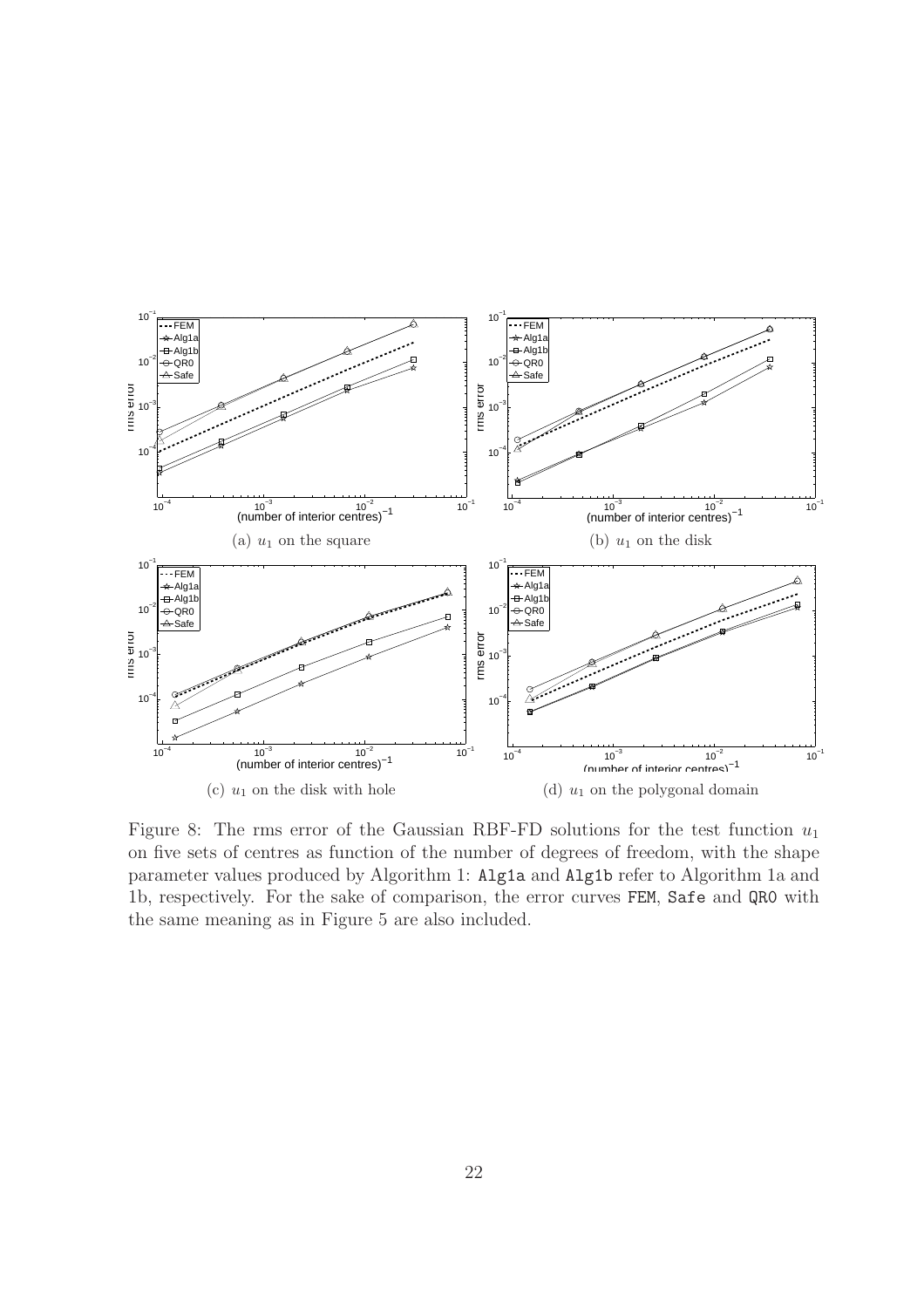

Figure 9: The rms error of the Gaussian RBF-FD solutions for the test functions and domains as in Figure 6 on five sets of centres, with the shape parameter values produced by Algorithm 1. The symbols in the legend are the same as in Figure 8.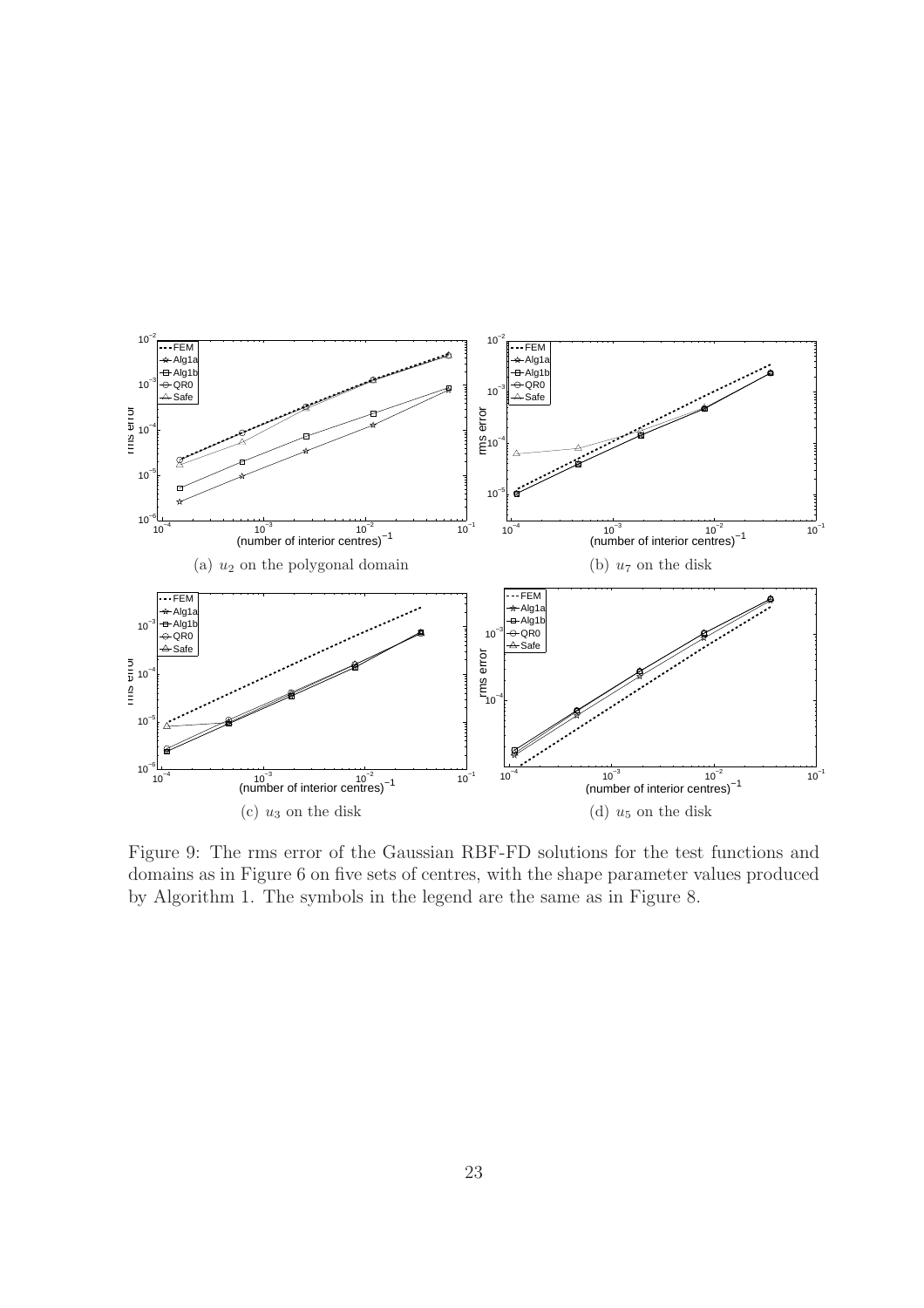

Figure 10: The rms error of the Gaussian RBF-FD solutions for the test functions and domains as in Figure 7 on five sets of centres, with the shape parameter values produced by Algorithm 1. The symbols in the legend are the same as in Figure 8.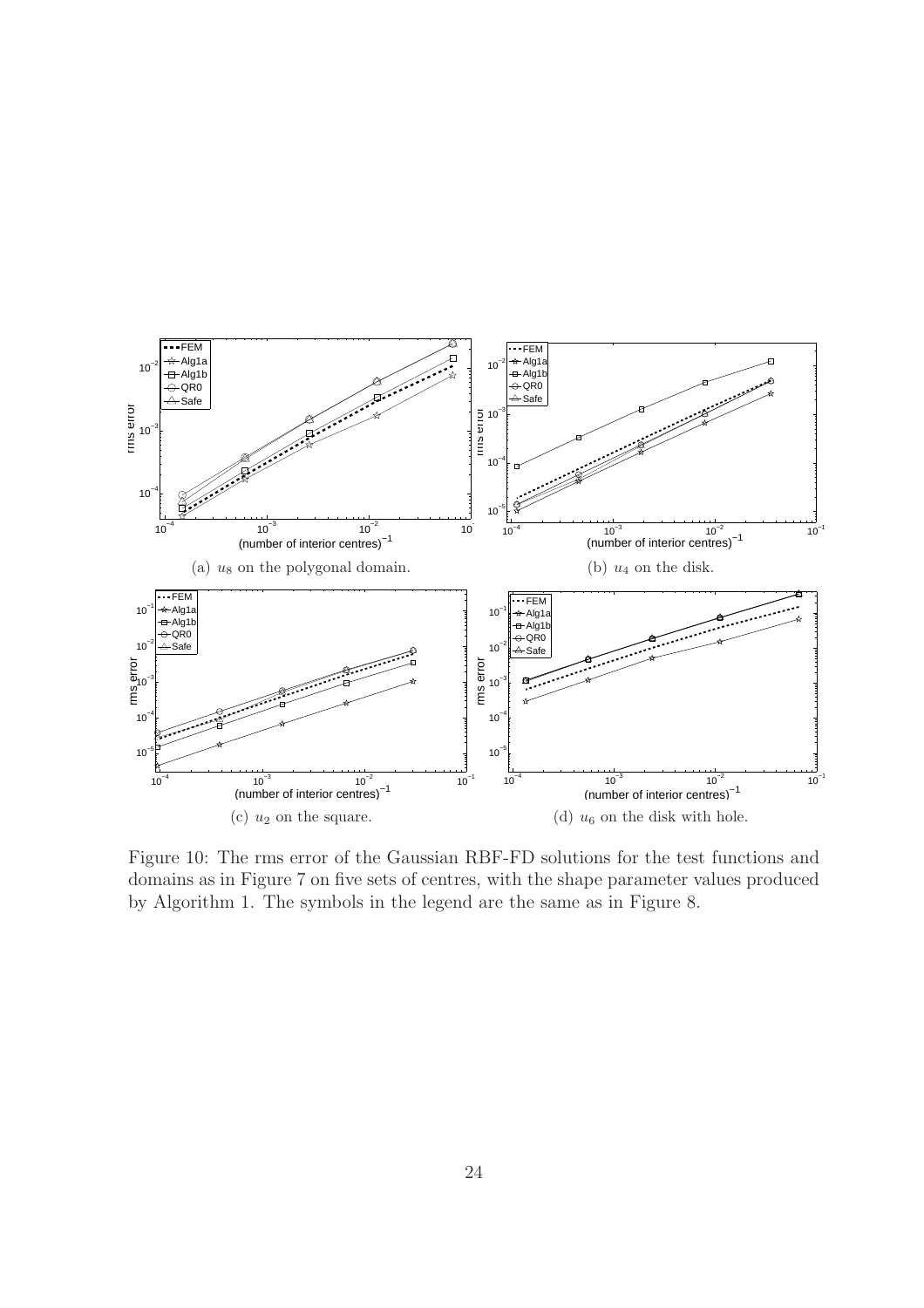|                       | square                  |       | disk                       |          | disk with hole             |       | polygon                    |       |
|-----------------------|-------------------------|-------|----------------------------|----------|----------------------------|-------|----------------------------|-------|
|                       | $\varepsilon_{\rm opt}$ | nIter | $\varepsilon_{\text{opt}}$ | nIter    | $\varepsilon_{\text{opt}}$ | nIter | $\varepsilon_{\text{opt}}$ | nIter |
| Algorithm 1a   $1.31$ |                         |       | 1.35                       |          | 1.31                       |       | 1.33                       |       |
| Algorithm 1b   $1.25$ |                         | റ     | $\ldots 25$                | $\Omega$ | 0.91                       |       | .24                        |       |

Table 6: The near optimal shape parameter  $\varepsilon_{opt}$  and the number of iterations nIter in Step II of Algorithm 1 when  $\Xi = \Xi^{(2)}$  and  $\Xi^{ref} = \Xi^{(3)}$  (see Remark 2 after Algorithm 1) for the test function  $u_1$ .

|                                 | $u_2$ polygonal            |       |                            | $u_7$ disk | $u_3$ disk              |       | $u_5$ disk              |       |
|---------------------------------|----------------------------|-------|----------------------------|------------|-------------------------|-------|-------------------------|-------|
|                                 | $\varepsilon_{\text{opt}}$ | nIter | $\varepsilon_{\text{opt}}$ | nIter      | $\varepsilon_{\rm opt}$ | nIter | $\varepsilon_{\rm opt}$ | nIter |
| Algorithm 1a   $0.69$           |                            |       |                            |            | 0.31                    |       | 0.93                    |       |
| Algorithm 1b $\vert 0.74 \vert$ |                            |       |                            |            |                         |       |                         |       |

Table 7: The near optimal shape parameter  $\varepsilon_{\text{opt}}$  and the number of iterations nIter as in Table 6 for the test functions and domains as in Figures 6 and 9.

an algorithm to estimate the optimal shape parameter by comparing RBF-FD solutions on two sets of centres and verified it numerically on the same test problems. Our tests with the full range of the shape parameters, including the flat limit at  $\varepsilon = 0$  were possible thanks to the recent QR method [6] which we adapted to the interpolation with a constant term and computation of Gaussian RBF-FD stencils.

Apparently, it is difficult to explain this phenomenon theoretically and develop analytic methods to determine the optimal shape parameter for a given right hand side of the Poisson equation. Further work is needed to see whether this behaviour persists for other types of equations, non-Dirichlet boundary conditions or 3D problems, as well as for other radial basis functions.

The case  $\varepsilon = 0$  seems of independent interest because, computed by QR method, it is effectively a polynomial rather than RBF method. It was sometimes optimal and in general competitive in our experiments. Its computational cost is the lowest of any  $\varepsilon$ requiring QR method [6].

#### Higher order stencils

In our experiments we used stencil supports generated by [3, Algorithm 1] which contain just 6 or 7 points as they are designed to compete with the finite element method based on linear shape functions. Therefore it is important to investigate whether the optimal shape parameter is still indifferent to domain shapes and densities of centres if larger stencils are employed. Figure 11 presents results of an initial test in this direction, confirming that this is likely to be the case. Here, the Poisson equation with the right hand side and Dirichlet boundary conditions derived from the exact solution  $u_1$  of Table 1 was solved on the square domain with centres generated by the same triangulations  $\mathcal{T}^{(1)}, \ldots, \mathcal{T}^{(4)}$  considered before, see Figure 1 and Table 2. However, the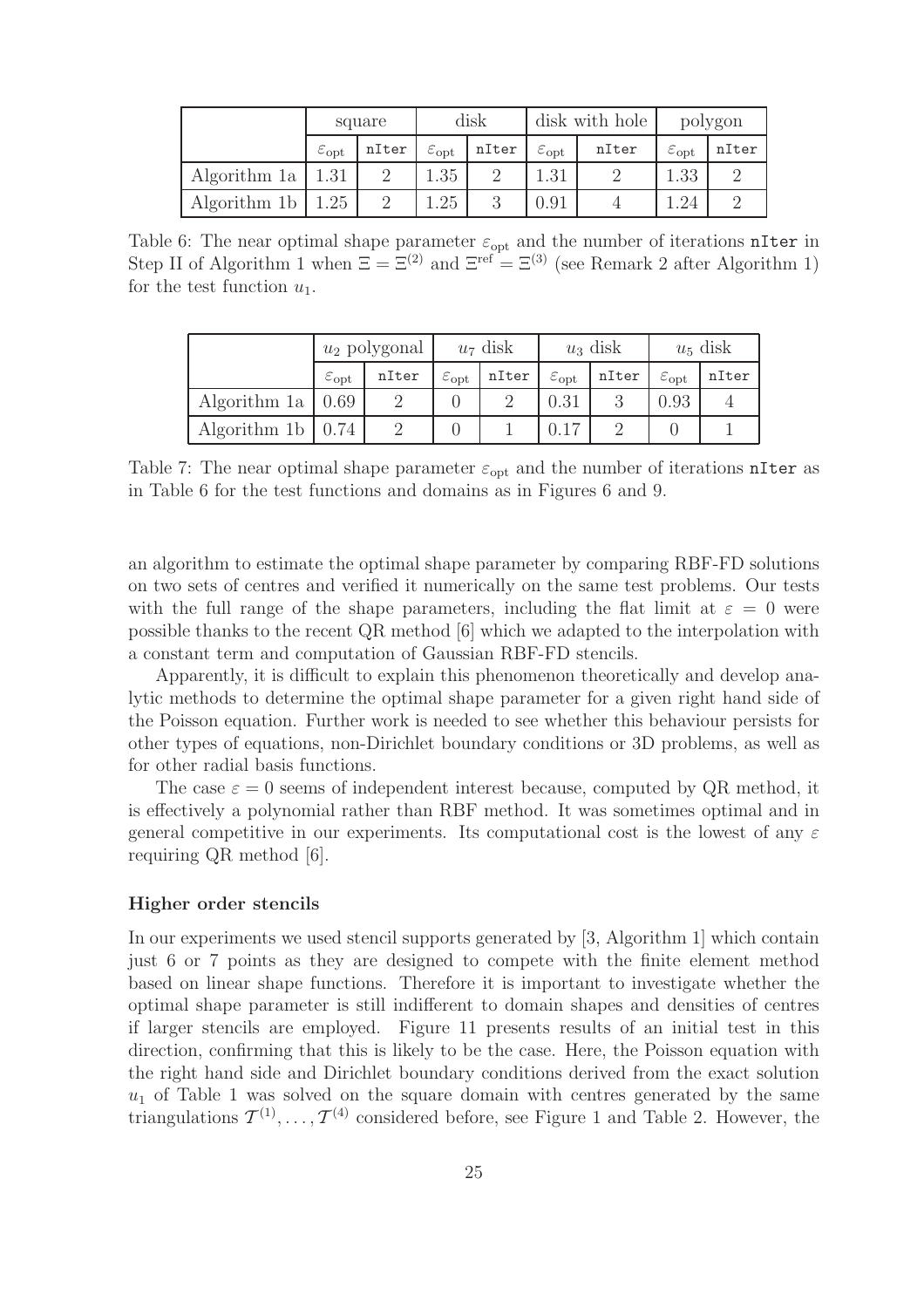|                           | $u_8$ polygonal            |       | $u_4$ disk                 |       | $u_2$ square            |       | $u_6$ disk with hole    |       |
|---------------------------|----------------------------|-------|----------------------------|-------|-------------------------|-------|-------------------------|-------|
|                           | $\varepsilon_{\text{opt}}$ | nIter | $\varepsilon_{\text{opt}}$ | nIter | $\varepsilon_{\rm opt}$ | nIter | $\varepsilon_{\rm opt}$ | nIter |
| Algorithm 1a   $1.21$     |                            |       | 0.73                       |       | 0.61                    |       | 2.82                    |       |
| Algorithm 1b $\vert$ 0.84 |                            |       | 1.91                       |       | 0.74                    |       | 0.38                    |       |

Table 8: The near optimal shape parameter  $\varepsilon_{opt}$  and the number of iterations nIter as in Table 6 for the test functions and domains as in Figures 7 and 10.

new set of centres  $\Xi^{(i)}$  associated with  $\mathcal{T}^{(i)}$  includes vertices and midpoints of edges of the triangulation  $\mathcal{T}^{(i)}$ , which implies  $\Xi^{(i)} = \Xi^{(i+1)}$  because  $\mathcal{T}^{(i+1)}$  is obtained by the uniform refinement of  $\mathcal{T}^{(i)}$ . Obviously,  $\Xi^{(i)}$  is the set of centres corresponding to the finite element method with quadratic shape functions on  $\mathcal{T}^{(i)}$ , and the corresponding stencil support selection method includes into  $\tilde{\Xi}_{\zeta}^{(i)}$  all points of  $\tilde{\Xi}^{(i)}$  lying in the union of the triangles of  $\mathcal{T}^{(i)}$  containing  $\zeta \in \widetilde{\Xi}^{(i)}$ . Thus,  $\widetilde{\Xi}_{\zeta}^{(i)}$  consist of 9 points if  $\zeta$  is the middle point of an edge of  $\mathcal{T}^{(i)}$  and  $3n + 1$  points if  $\zeta$  is an interior vertex connected to *n* other vertices of  $\mathcal{T}^{(i)}$ . We have solved the Dirichlet problem with Gaussian RBF-FD method using finite element stencil supports  $\tilde{\Xi}_{\zeta}^{(i)}$ . Figure 11 provides the rms error of this solution and the rms differentiation error. The stars on the first three curves indicate the position of the 'safe'  $\varepsilon = \varepsilon_{\text{dmin}}$ , so that the QR method is used to the left of these points. Note that the values of  $\varepsilon_{\text{dmin}}$  are now higher than those in Table 3 because larger stencils are used. The fourth curve (for  $\widetilde{\Xi}^{(4)}$ ) is completely obtained by the QR method. We observe that the optimal shape parameter for the solution and numerical differentiation errors is about 1.3 for all  $\Xi^{(i)}$ ,  $i = 1, \ldots, 4$ , which is close to the values obtained for  $u_1$  in Section 4, see Figure 4 and Table 4. We can also see that the errors are significantly better than those obtained with the same number of centres for the same problem in Section 4, as expected from larger stencils. However, Figure 11 does not seem to indicate a higher convergence order. Clearly, further research is needed on meshless stencil support selection algorithms leading to stencils of size comparable with higher order finite element methods and delivering comparably accurate RBF-FD solutions.

#### Adaptive centres

For practical applications it is important to determine good shape parameters for more complex right hand sides, where typically distributions of centres with spatially varying densities are needed. In [3] we tested RBF-FD methods on adaptive centres generated by adaptive refinement for the Dirichlet problem  $(2)-(3)$ , where the domain  $\Omega$  is the disk sector defined by the inequalities  $r < 1$ ,  $-3\pi/4 < \varphi < 3\pi/4$  in polar coordinates, the right hand side  $f = 0$ , the boundary conditions are defined by  $g(r, \varphi) = \cos(2\varphi/3)$ along the arc, and  $q(r, \varphi) = 0$  along the straight lines. The exact solution is  $u(r, \varphi) =$  $r^{2/3}\cos(2\varphi/3)$ . Figure 12 and Table 9 present the results of new experiments for several sets of centres generated by adaptive refinement of an initial triangulation as described in [3, Section 4]. We use small stencil supports generated by [3, Algorithm 1] and apply  $QR$  method when the condition number of the linear system  $(12)$  exceeds  $10^{12}$ . Figure 12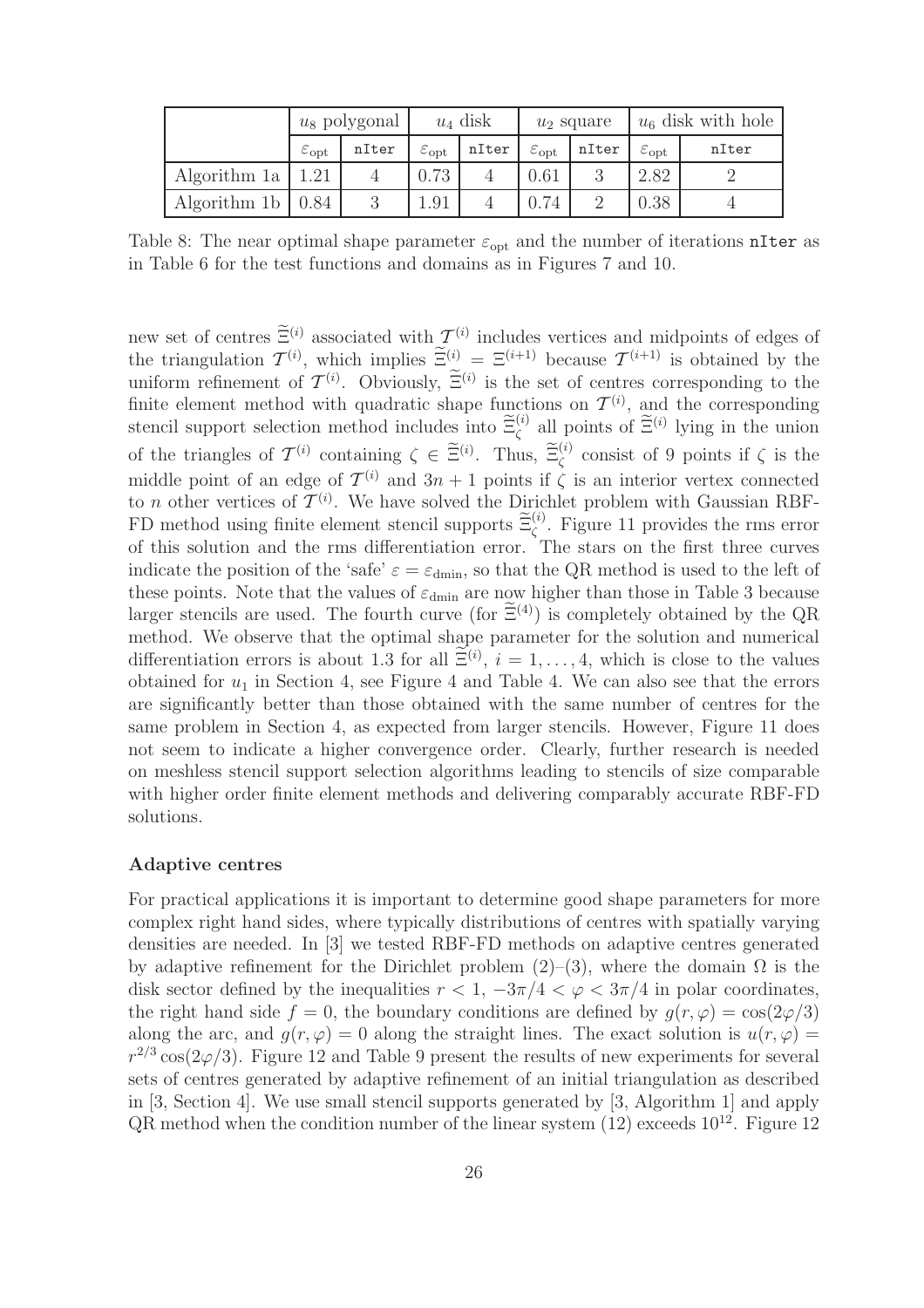

Figure 11: The rms error of the Gaussian RBF-FD solutions (left) and the rms numerical differentiation error (right) for the test function  $u_1$  on the square using stencil supports of the quadratic finite element method.

depicts the rms error of the Gaussian RBF-FD solution against the exact solution for two versions of the shape parameter:  $\varepsilon = 0$  and optimal  $\varepsilon = \varepsilon_{\text{opt}}$  found by minimising the rms error. Recall that in [3] the shape parameter was chosen individually for each stencil as the smallest 'safe'  $\varepsilon$  with the property that the condition number of (12) does not exceed  $10^{12}$ . Comparing Figure 12 with the curve for Gaussian RBF in [3, Figure 10a], we observe that the results are very close. In particular, the optimal shape parameter shows no significant advantage over  $\varepsilon = 0$  for this test function, similar to what we found for  $u_3, u_5, u_7$  on uniform refinements in Section 4. Table 9 gives more detailed information about the values of the optimal shape parameter and corresponding errors. Note that choosing a single value of the shape parameter everywhere in the domain may not be the right approach for functions with singularities or spatially varying smoothness. We hope nevertheless that the results of this paper will help develop effective shape parameter selection algorithms for more complicated problems in the future.

#### Acknowledgements

We are grateful to two anonymous referees for useful suggestions that have helped to improve the paper. The second author thanks Professor Hoang Xuan Phu for stimulating discussions.

# References

- [1] J. P. Boyd and L. Wang. Truncated Gaussian RBF differences are always inferior to finite differences of the same stencil width. *Commun. Comput. Phys.*, 5:42–60, 2009.
- [2] M. D. Buhmann. *Radial Basis Functions*. Cambridge University Press, New York, NY, USA, 2003.
- [3] O. Davydov and D. T. Oanh. Adaptive meshless centres and RBF stencils for Poisson equation. *J. Comput. Phys.*, 230:287–304, 2011.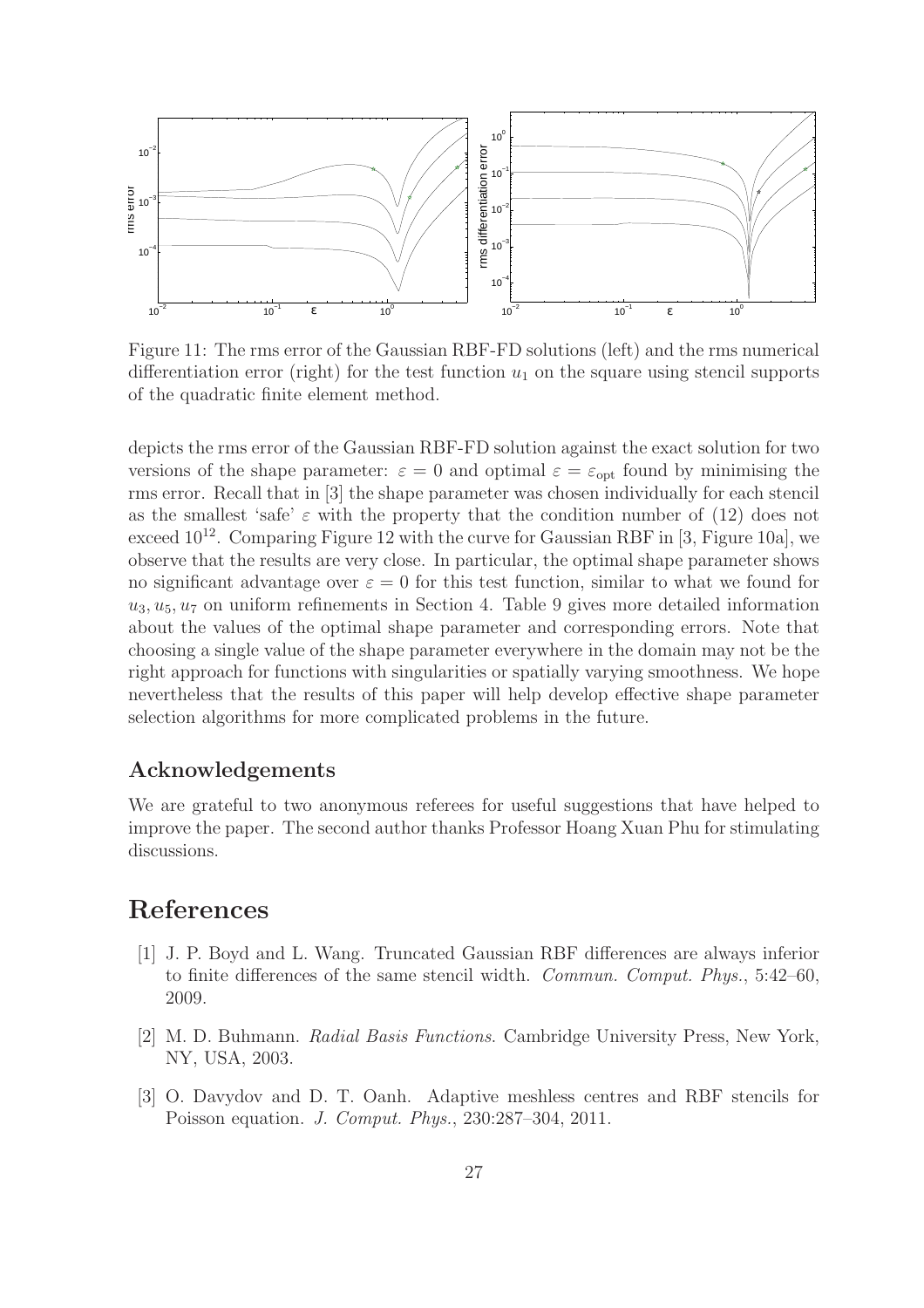

Figure 12: The rms error of the Gaussian RBF-FD solutions on adaptive centres for the test problem described in Section 6: The curve marked by QR0 is obtained with  $\varepsilon = 0$ and Opt with the optimal shape parameter, whereas FEM indicates the rms error of the finite element method with linear shape functions.

| #centres | $\varepsilon_{\rm opt}$ | rms error for $\varepsilon_{\text{opt}}$ | rms error for $\varepsilon = 0$ | rms error of FEM |
|----------|-------------------------|------------------------------------------|---------------------------------|------------------|
| 82       | 2.26                    | $3.91e-03$                               | $4.96e-03$                      | $4.06e-03$       |
| 84       | $\theta$                | $1.43e-03$                               | $1.43e-03$                      | $4.01e-03$       |
| 91       | $\theta$                | 1.87e-03                                 | 1.87e-03                        | $3.39e-03$       |
| 99       | 1.03                    | 1.44e-03                                 | $2.01e-03$                      | 2.87e-03         |
| 109      | 0.95                    | 8.72e-04                                 | 1.48e-03                        | $2.18e-03$       |
| 114      | 0.74                    | $1.39e-03$                               | 1.64e-03                        | $1.92e-03$       |
| 137      | 0.87                    | $7.13e-04$                               | $1.24e-03$                      | $1.57e-03$       |
| 152      | 0.52                    | 8.17e-04                                 | 8.97e-04                        | $1.39e-03$       |
| 187      | 0.38                    | 3.67e-04                                 | $3.95e-04$                      | $1.05e-03$       |
| 215      | 0.58                    | $4.87e-04$                               | $6.13e-04$                      | 8.43e-04         |
| 290      | 0.32                    | $2.45e-04$                               | $2.68e-04$                      | $6.21e-04$       |
| 349      | 0.59                    | $2.51e-04$                               | $3.65e-04$                      | $4.83e-04$       |
| 484      | $\theta$                | 1.17e-04                                 | 1.17e-04                        | $3.66e-04$       |

Table 9: The sizes of the sets of centres, values of the optimal shape parameter and the rms errors for  $\varepsilon = \varepsilon_{opt}$ ,  $\varepsilon = 0$  and FEM for the experiments on adaptive centres described in Section 6.